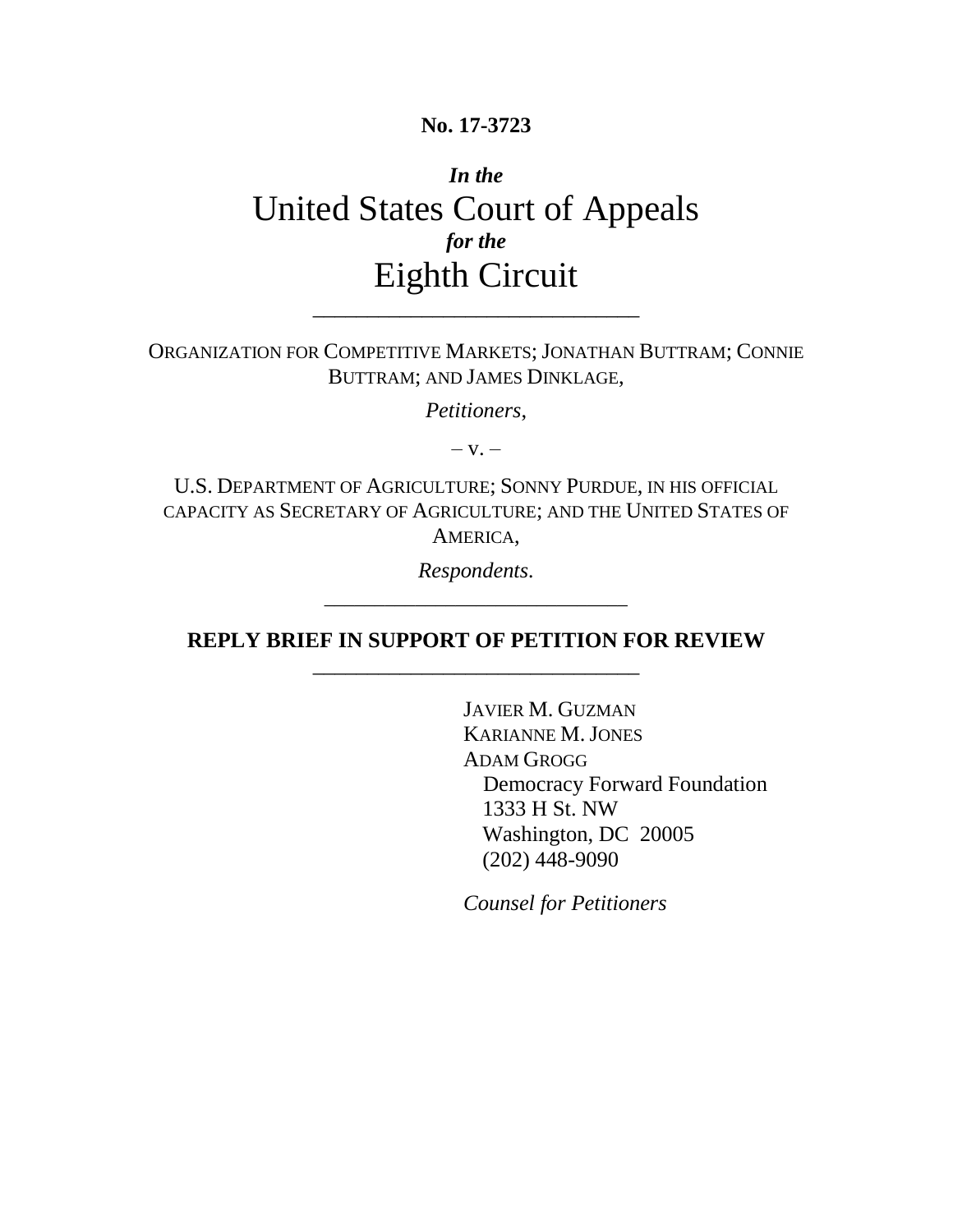## **TABLE OF CONTENTS**

| I. This Court Should Compel the Department to Promulgate the                                                                    |
|---------------------------------------------------------------------------------------------------------------------------------|
| A. Section 706(1) of the Administrative Procedure Act requires<br>this Court to compel the Department to issue the regulations3 |
| B. Even under TRAC, this Court should compel the                                                                                |
|                                                                                                                                 |
|                                                                                                                                 |
| II. This Court Should Order the Department to Reinstate the Farmer Fair                                                         |
| .20                                                                                                                             |
| .27                                                                                                                             |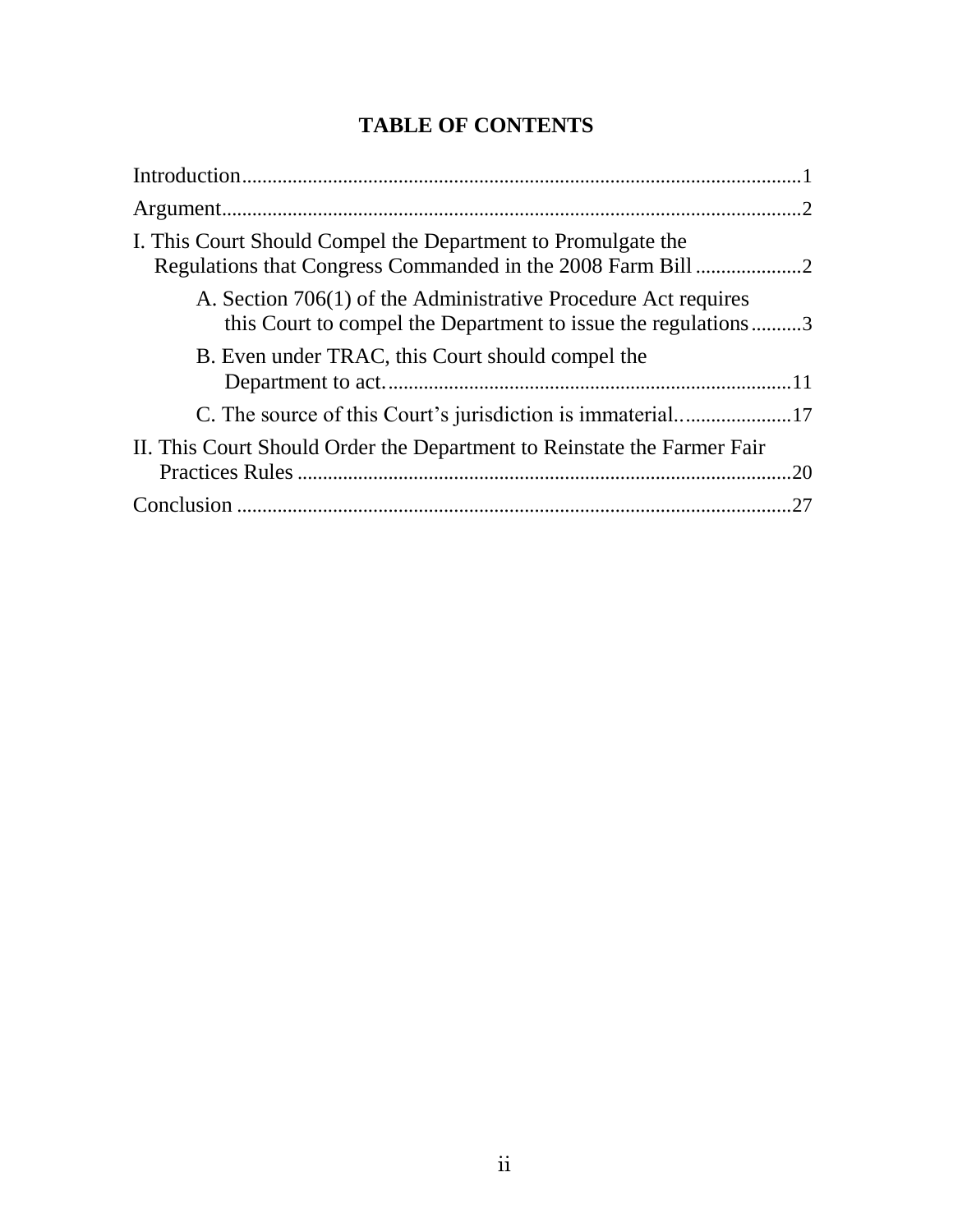## **TABLE OF AUTHORITIES**

| <b>Cases</b>                                           | Page(s) |
|--------------------------------------------------------|---------|
| Abbott Labs. v. Gardner,                               |         |
| Air Line Pilots Ass'n, Int'l v. C.A.B.,                |         |
| In re Am. Rivers & Idaho Rivers United,                |         |
| In re Barr Labs, Inc.,                                 |         |
| Burlington N. R.R. Co. v. Bair,                        |         |
| Coal. For Sustainable Res., Inc. v. U.S. Forest Serv., |         |
| In re Core Commc'ns, Inc.,                             |         |
| De Jong Packing Co. v. USDA,                           |         |
| Encino Motorcars, LLC v. Navarro,                      |         |
| Envtl. Integrity Project v. McCarthy,                  |         |
| Esch v. Yeutter,                                       |         |
| Farrow v. USDA,                                        |         |
| FCC v. Fox Television Stations, Inc.,                  |         |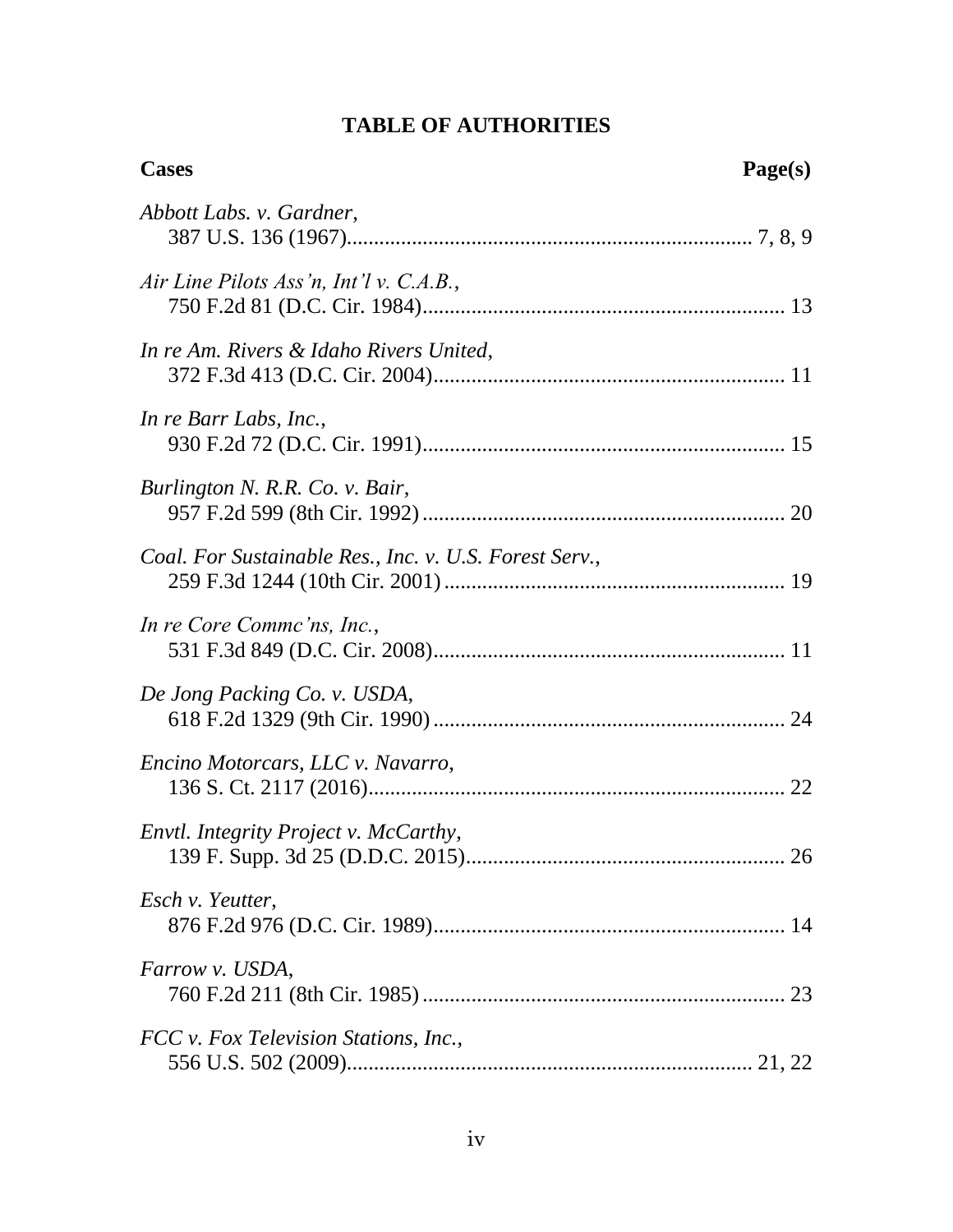| Forest Guardians v. Babbitt,                                                   |  |
|--------------------------------------------------------------------------------|--|
| Int'l Union, United Mining Workers of Am. v. Dep't of Labor,                   |  |
| Loan Syndications & Trading Ass'n v. SEC,                                      |  |
| London v. Fieldale Farms Corp.,                                                |  |
| McLaurin v. Prater,                                                            |  |
| Miss. Indus. v. FERC,                                                          |  |
| Motor Vehicle Mfrs. Ass 'n of U.S., Inc. v. State Farm Mut.<br>Auto. Ins. Co., |  |
| Nat'l Cable & Telecomms. Ass'n v. Brand X Internet Servs.,                     |  |
| Norton v. S. Utah Wilderness All.,                                             |  |
| Nw. Airlines, Inc. v. Goldschmidt,                                             |  |
| PGBA, LLC v. United States,                                                    |  |
| Prof'l Drivers Council v. Bureau of Motor Carrier Safety,                      |  |
| Pub. Citizen Health Research Grp. v. Comm'r, FDA,                              |  |
| Pub. Emps. Ret. Sys. of Oh. v. Betts,                                          |  |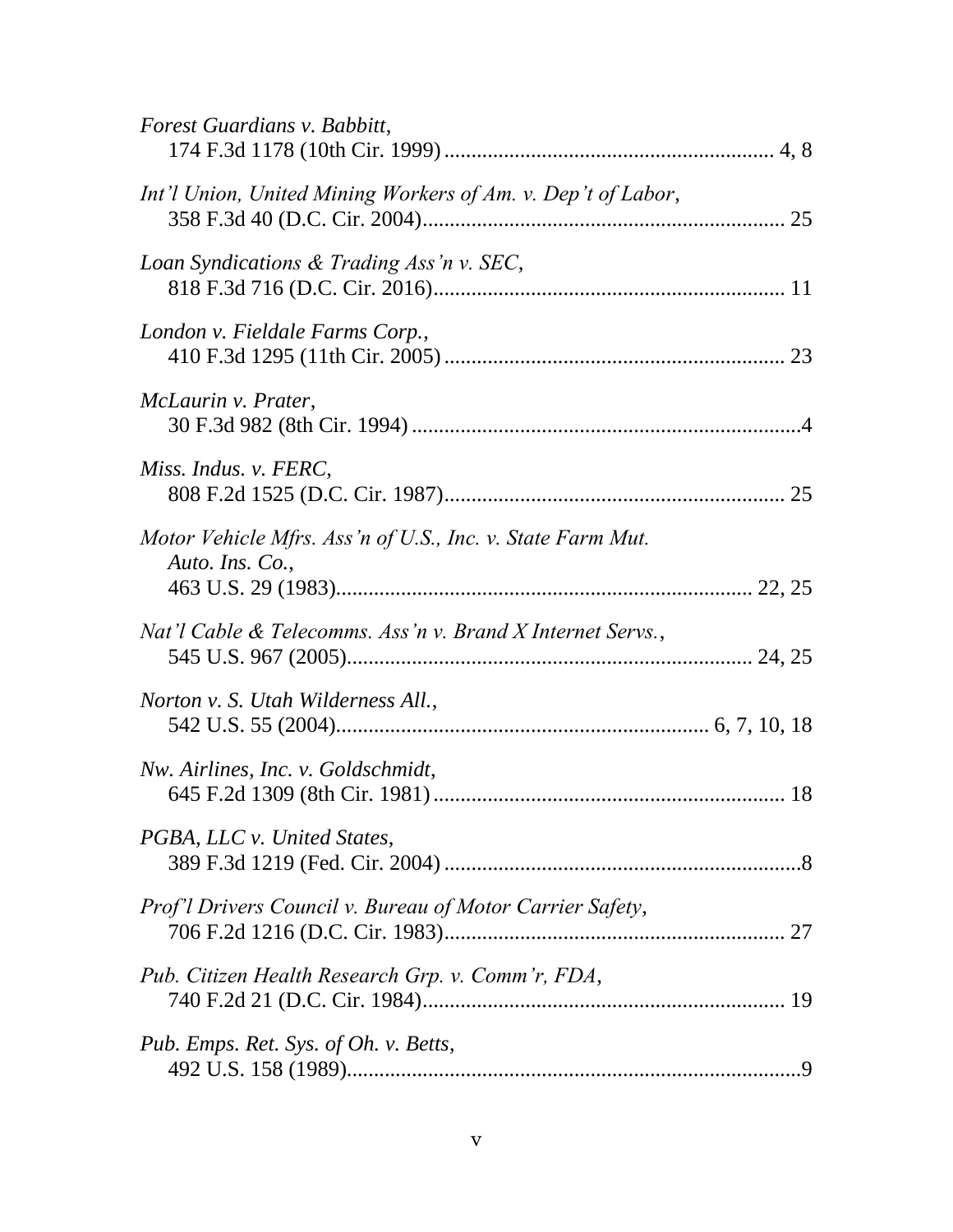| Sierra Club v. Otter Tail Power Co.,         |  |
|----------------------------------------------|--|
| Sierra Club v. Thomas,                       |  |
| Stanley v. Cottrell, Inc.,                   |  |
| Telecomms. Research & Action Ctr. v. FCC,    |  |
| Tenn. Valley Auth. v. Hill,                  |  |
| TRW Inc. v. Andrews,                         |  |
| United States v. Monsanto,                   |  |
| United States v. Morton Salt Co.,            |  |
| <i>Voyageurs Nat'l Park Ass'n v. Norton,</i> |  |
| Vt. Yankee Nuclear Power Corp. v. NRDC,      |  |
| Weinberger v. Romero-Barcelo,                |  |
| Wheeler v. Pilgrim's Pride Corp.,            |  |
| Williams Nat. Gas v. FERC,                   |  |
| Wilson & Co. v. Benson,                      |  |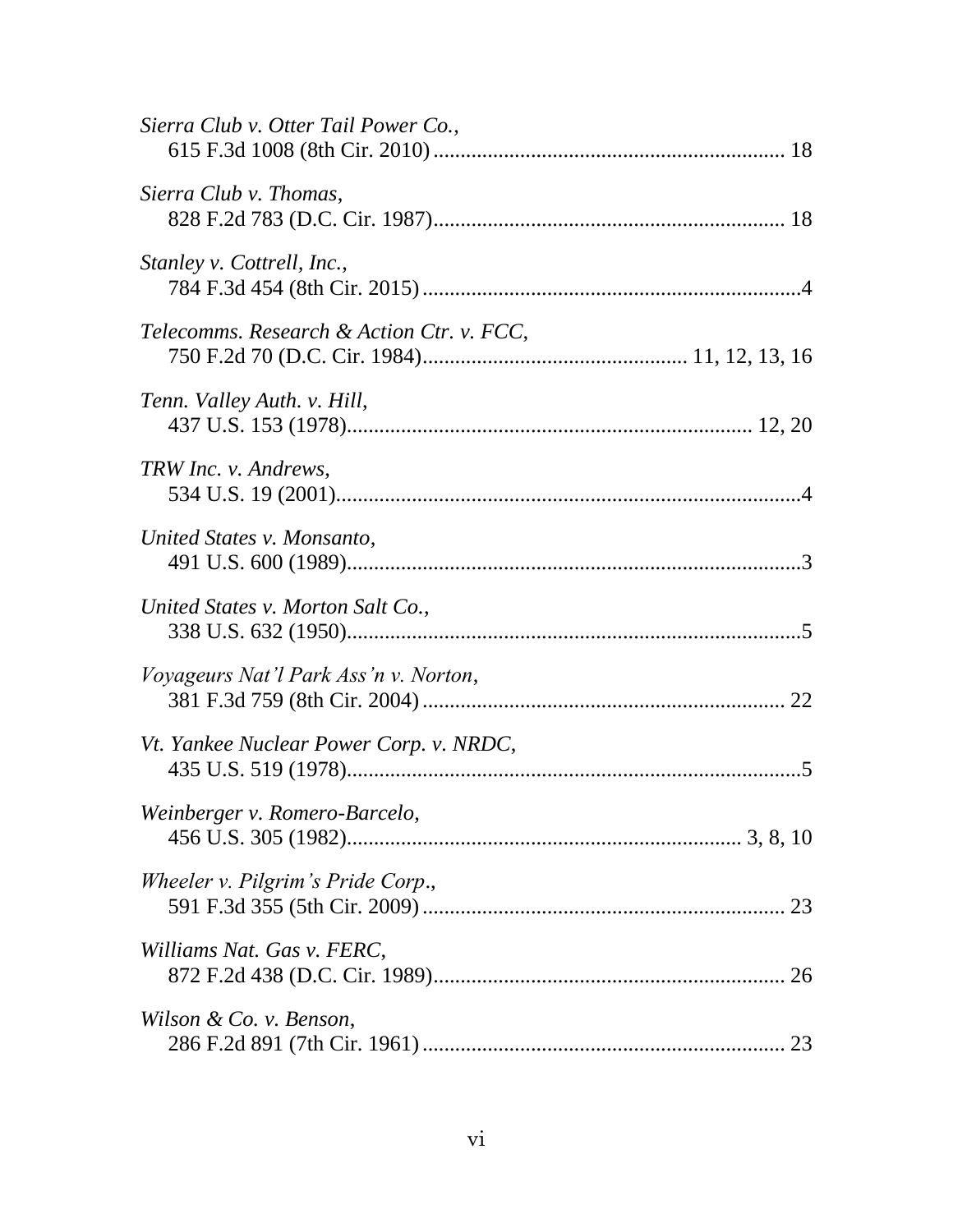## **Statutes & Regulations**

| 5 U.S.C.                                                                                                                                      |  |
|-----------------------------------------------------------------------------------------------------------------------------------------------|--|
|                                                                                                                                               |  |
|                                                                                                                                               |  |
|                                                                                                                                               |  |
|                                                                                                                                               |  |
| Attorney General's Manual on the Administrative Procedure                                                                                     |  |
| Food, Conservation, and Energy Act of 2008, Pub. L. No. 110-                                                                                  |  |
|                                                                                                                                               |  |
|                                                                                                                                               |  |
| Notice of Proposed Rulemaking, 81 Fed. Reg. at 92,703 (Dec.                                                                                   |  |
|                                                                                                                                               |  |
| Notification of No Further Action on NPRM, 82 Fed. Reg.                                                                                       |  |
| <b>Other Authorities</b>                                                                                                                      |  |
|                                                                                                                                               |  |
|                                                                                                                                               |  |
|                                                                                                                                               |  |
|                                                                                                                                               |  |
| Cindy Zimmerman, GIPSA Rules Withdrawn by<br>Administration, AgWired (Oct. 17, 2017),<br>http://agwired.com/2017/10/17/gipsa-rules-withdrawn- |  |

by-administration/.............................................................................. [15,](#page-21-2) 21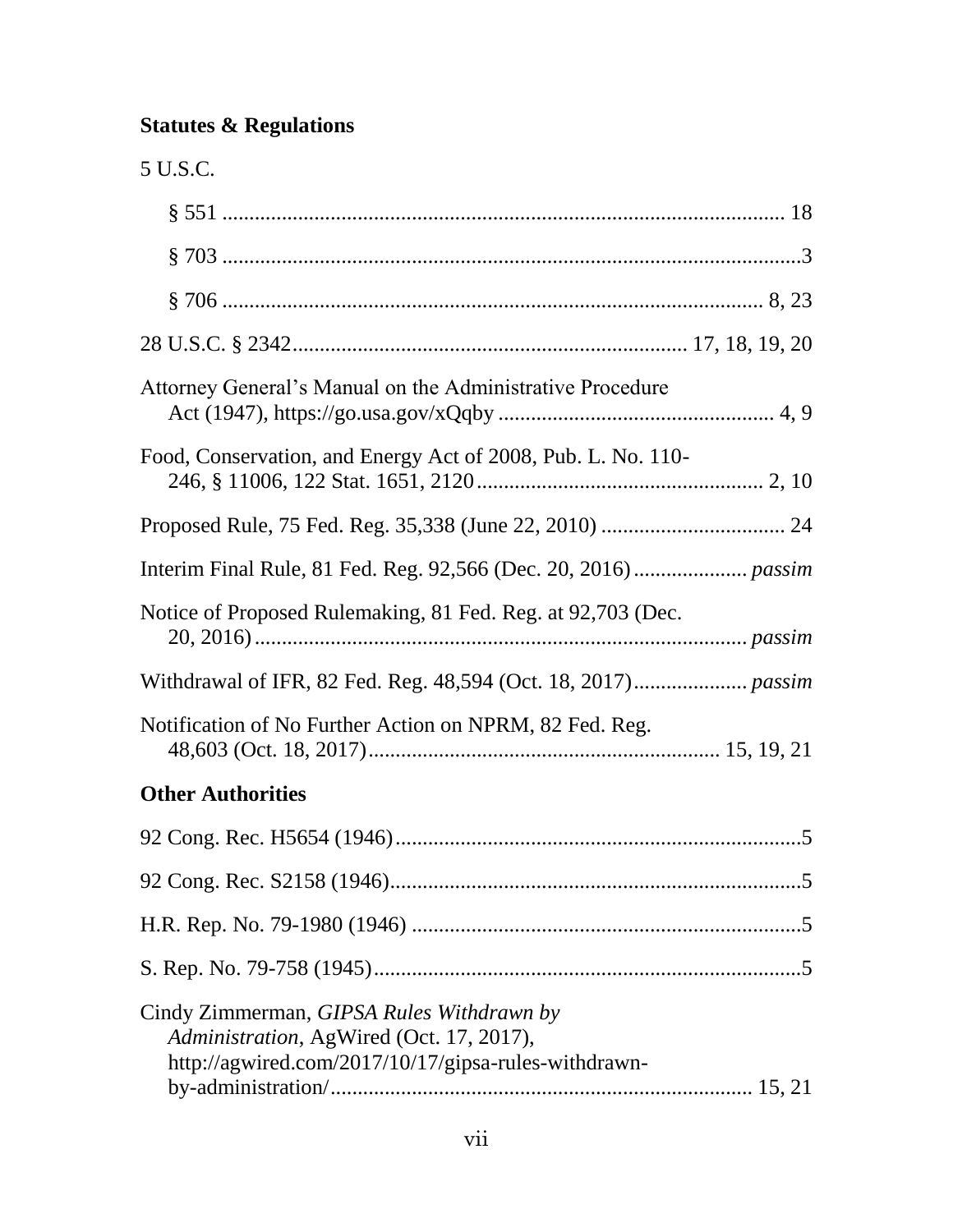| Thomas Phippen, Ag Secretary Says GMO Labeling Is 'All |  |
|--------------------------------------------------------|--|
|                                                        |  |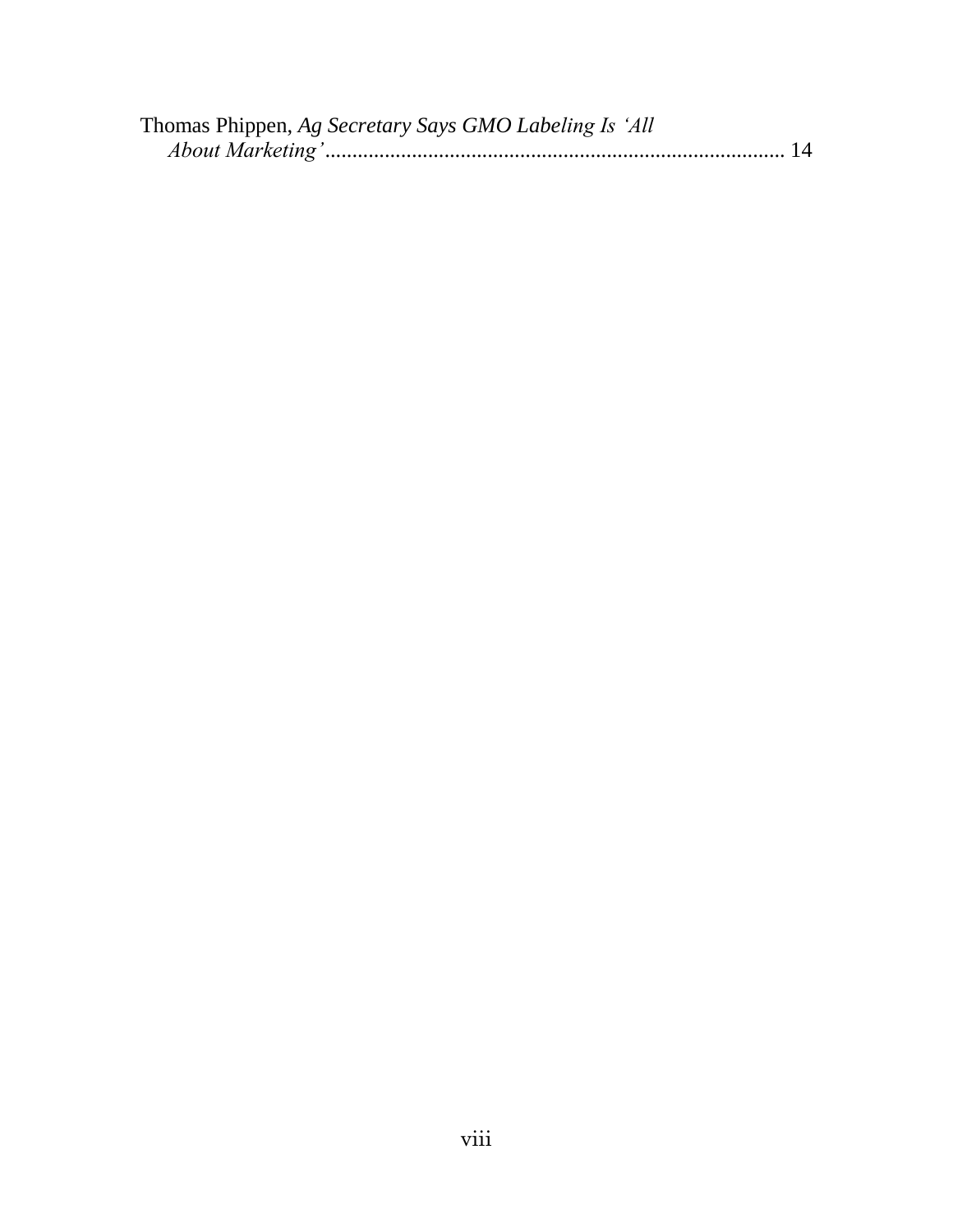#### **INTRODUCTION**

<span id="page-7-0"></span>In October 2017, the United States Department of Agriculture withdrew the Farmer Fair Practices Rules, which were designed to strengthen protections for farmers under the Packers and Stockyards Act and level the playing field between farmers and large agribusiness in an increasingly concentrated agricultural market. The Department insists the withdrawals were based, not on a change in underlying policy, but rather on a concern that the rules would not survive judicial scrutiny, notwithstanding that in issuing the Rules ten months earlier, it considered and explained why the rules *would* withstand judicial scrutiny and *were* necessary to solve the legal patchwork that had developed in the absence of formal agency regulations.

The truth is that the Department no longer thinks the Rules are good policy. This is confirmed by Secretary Perdue's view that the practices that would have been prohibited by the Rules cannot actually be addressed by regulations. Congress, however, has judged otherwise, requiring that rules were to have been issued by June 2010, and it is that judgment that controls here. By failing to comply with that judgment, the Department has failed to take legally required action, and this Court must compel it to act.

In addition to flouting a Congressional command, the Department's withdrawal of the Rules was arbitrary and capricious. Although an agency may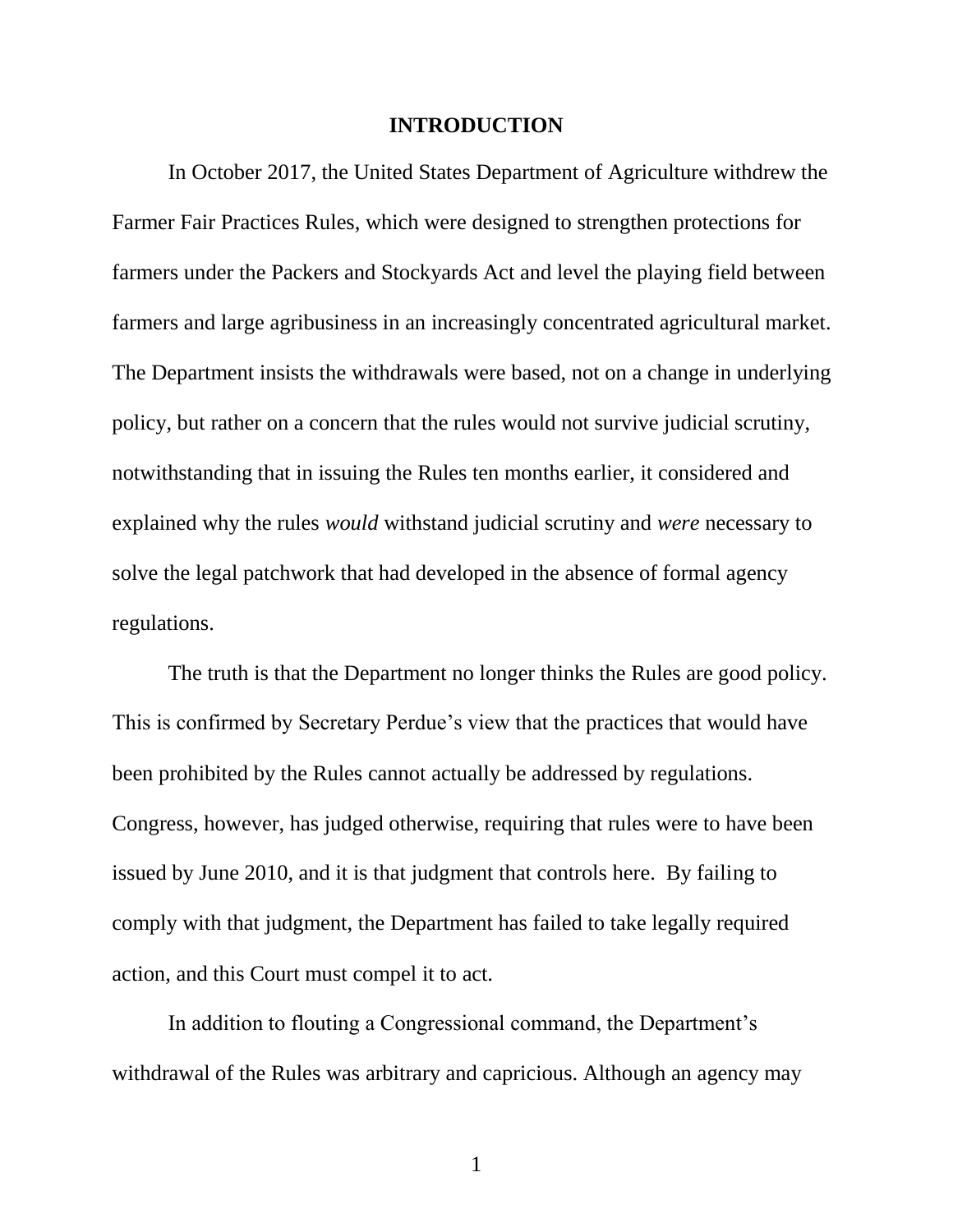change policy positions, it must ground those changes in reasoned decisionmaking. That entails, at a minimum, that the agency acknowledge the changed position and adequately explain the reasons for it. That is all the more necessary here where the Department's reversal comes on the heels of an earlier considered policy judgment that the Rules were necessary to protect farmers. The Department's withdrawal falls well short of that requirement and should be set aside.

#### <span id="page-8-1"></span>**ARGUMENT**

## <span id="page-8-0"></span>**I. This Court Should Compel the Department to Promulgate the Regulations that Congress Commanded in the 2008 Farm Bill.**

The 2008 Farm Bill directed the Department to promulgate specified regulations by 2010. *See* Food, Conservation, and Energy Act of 2008 (the "2008 Farm Bill"), Pub. L. No. 110-246, § 11006, 122 Stat. 1651, 2120, Add.12. These regulations would aid farmers in availing themselves of the Packers and Stockyards Act's important protections by establishing criteria that "the Secretary will consider in determining ... whether an undue or unreasonable preference or advantage has occurred in violation of" section 202(b) of the Act. *Id*. § 11006(1), 122 Stat. at 2120, Add.12. More than eight years later, the Department still has not issued the required regulations and has indicated that it has no intent to do so in the foreseeable future. Respondents quibble about the precise amount of time that the Department has been in violation of its statutory duty but do not contest that they have failed to timely act. *See* Resps.' Br. at 19-20. That undisputed fact resolves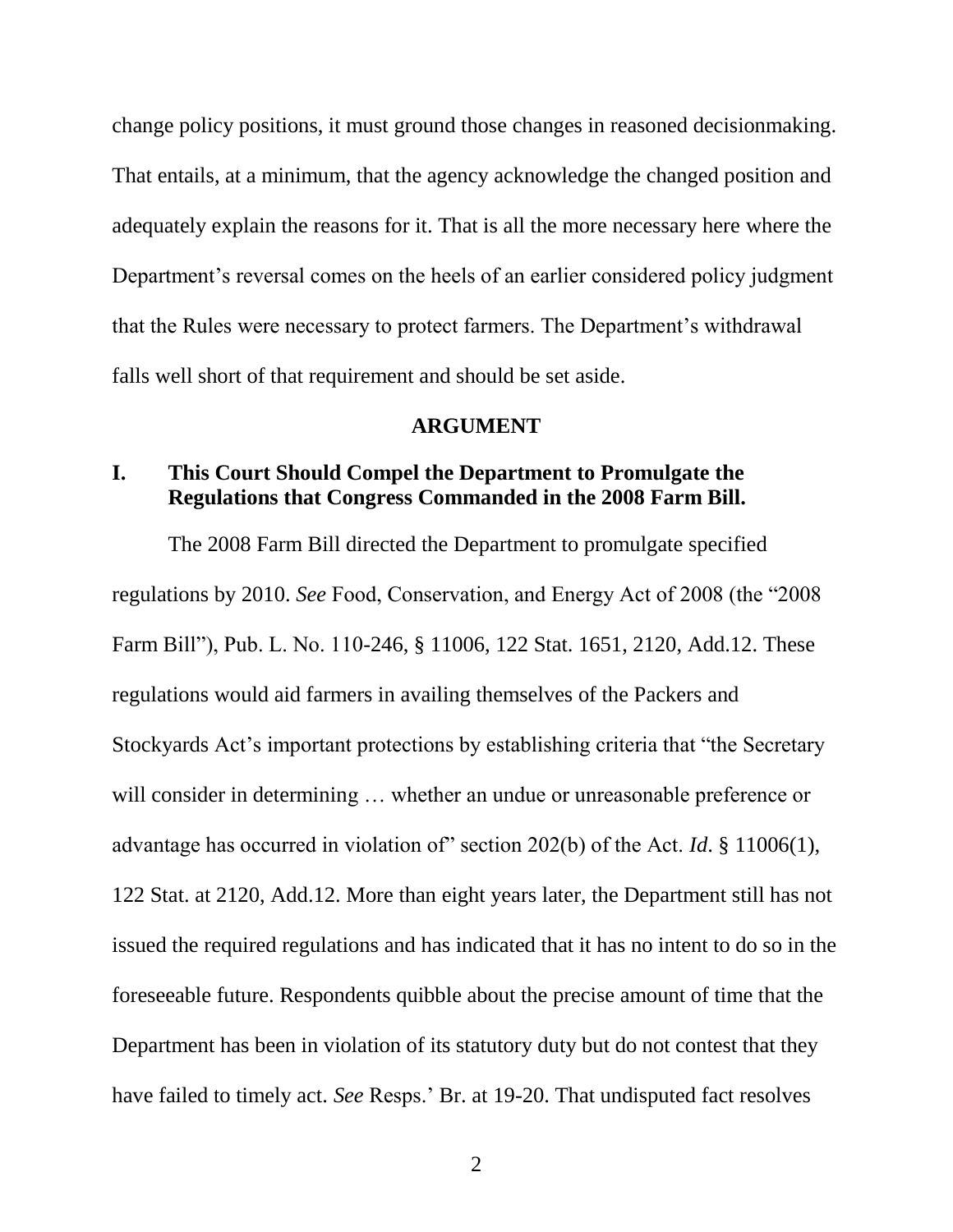Petitioners' claim under section 706(1) of the Administrative Procedures Act ("APA").

## **A. Section 706(1) of the Administrative Procedure Act requires this Court to compel the Department to issue the regulations.**

**1.** Where Congress has required an agency to act but the agency has failed to do so, the APA prescribes a remedy: "The reviewing court *shall* … compel agency action unlawfully withheld." 5 U.S.C. § 706(1) (emphasis added). Although courts in equity generally have broad discretion, "Congress may intervene and guide or control the exercise of the courts' discretion." *Weinberger v. Romero-Barcelo*, 456 U.S. 305, 313 (1982).<sup>1</sup>

<span id="page-9-1"></span><span id="page-9-0"></span>Here, the APA's text is unequivocal; granting an injunctive remedy is not a matter of discretion when a court finds that an agency has missed a statutory deadline. As the Supreme Court and this Court have explained, a statute's use of the word "shall" creates a non-discretionary duty. *See United States v. Monsanto*, 491 U.S. 600, 607 (1989) (interpreting the statutory phrase "shall forfeit … any property" and noting that "Congress could not have chosen stronger words to express its intent that forfeiture be mandatory in cases where the statute applied");

<span id="page-9-2"></span> $\overline{a}$ 

<sup>&</sup>lt;sup>1</sup> For this reason, section 703 of the APA, 5 U.S.C.  $\S$  703, is of no help to Respondents. *See* Resps.' Br. at 25 (arguing that the APA does not create a new form of proceeding). Petitioners do not argue that section 706(1) creates a new form of proceeding, only that it constrains this Court's discretion to issue equitable remedies under pre-existing forms.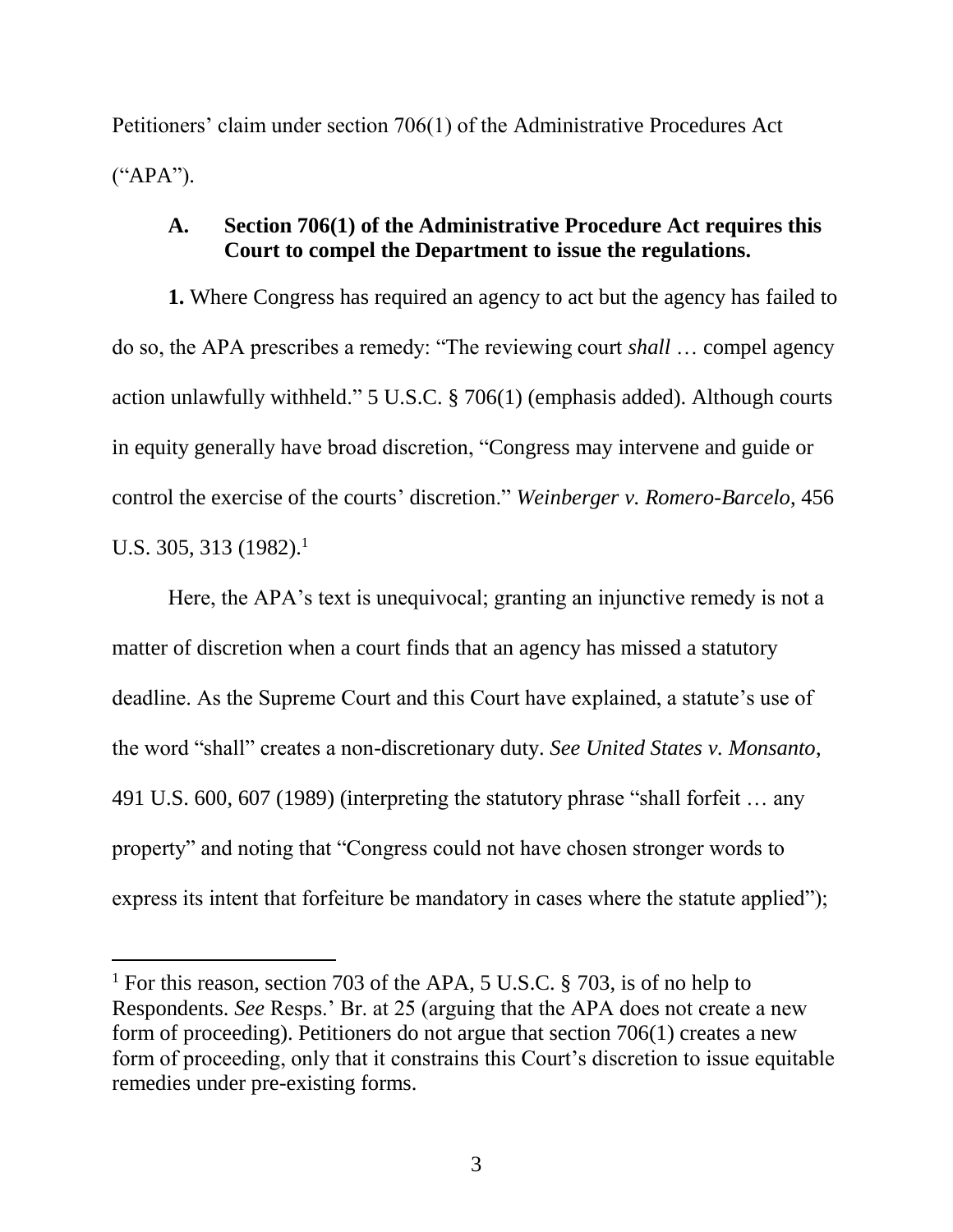<span id="page-10-2"></span><span id="page-10-1"></span>*McLaurin v. Prater*, 30 F.3d 982, 984-85 (8th Cir. 1994) ("The statute's use of the word 'shall' … is a mandatory command."). And where, as here, the "plain meaning" of a statute is "unambiguous," the court's "inquiry is complete." *Stanley v. Cottrell, Inc.*, 784 F.3d 454, 465-66 (8th Cir. 2015) (citing *Conn. Nat'l Bank v. Germain*, 503 U.S. 249, 254 (1992)). Simply put, "'[s]hall' means shall." *Forest Guardians v. Babbitt*, 174 F.3d 1178, 1187 (10th Cir. 1999) (emphasis omitted).

<span id="page-10-3"></span><span id="page-10-0"></span>That conclusion is buttressed by the "cardinal principle of statutory construction that a statute ought, upon the whole, to be so construed that, if it can be prevented, no clause, sentence, or word shall be superfluous, void, or insignificant." *TRW Inc. v. Andrews*, 534 U.S. 19, 31 (2001). Under Respondents' interpretation, section 706(1) does nothing more than reaffirm a court's preexisting equitable powers. But such a view renders section 706(1) "insignificant, if not wholly superfluous"—a result this Court should be "reluctant" to reach. *Id.* (citing *Duncan v. Walker*, 533 U.S. 167, 174 (2001)). Respondents do not dispute that their proffered reading disregards this interpretive canon, but rather, citing only generally the Attorney General's Manual on the  $APA$ , insist that the redundancy is "an intended result." Resps.' Br. at 27. But the Manual makes no such claim, and Respondents provide no further support.

 $\overline{a}$ 

<span id="page-10-4"></span><sup>2</sup> Attorney General's Manual on the Administrative Procedure Act (1947), https://go.usa.gov/xQqby.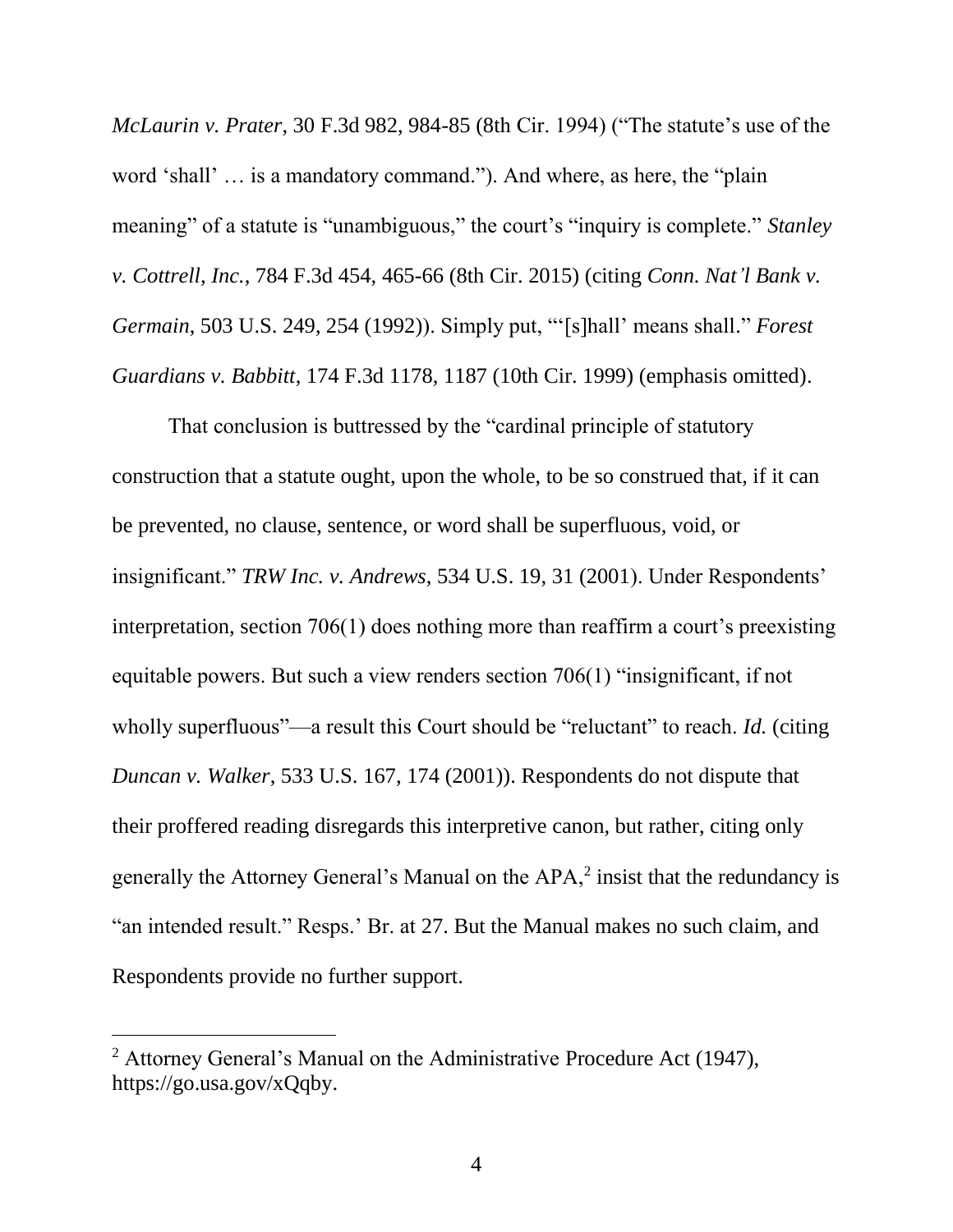<span id="page-11-5"></span><span id="page-11-4"></span><span id="page-11-3"></span><span id="page-11-2"></span><span id="page-11-1"></span><span id="page-11-0"></span>Nor could they. As the legislative history makes clear, Congress enacted section 706(1) to do more than simply codify a court's preexisting equitable power and its discretionary roots; it enacted section 706(1) to *restrain* that discretion and direct courts to grant injunctive relief in the face of unlawfully withheld or unreasonably delayed agency action. *See* 92 Cong. Rec. S2158 (1946) (statement of Sen. McCarran, the APA's sponsor) ("[C]ourts are *required* to compel action shown to be unlawfully withheld or unreasonably delayed.") (emphasis added)); 92 Cong. Rec. H5654 (1946) (statement of Rep. Walter) ("[C]ourts *must* compel action unlawfully withheld or unreasonably delayed.") (emphasis added)); H.R. Rep. No. 79-1980, at 278 (1946) (describing the Bill as "expressly recogniz[ing] the *right of properly interested parties to compel agencies to act* where they improvidently refuse to act." (emphases added)); S. Rep. No. 79-758, at 214 (1945) (same). The cabining of judicial discretion when presented with an agency's failure to take a Congressionally prescribed action reflects the concerns leading to the enactment of the APA, which "was framed[,] against a background of rapid expansion of the administrative process[,] as a check upon administrators whose zeal might otherwise have carried them to excesses not contemplated in legislation creating their office." *United States v. Morton Salt Co.*, 338 U.S. 632, 644 (1950); *see Vt. Yankee Nuclear Power Corp. v. NRDC*, 435 U.S. 519, 523 (1978) (explaining that the APA was "not only 'a new, basic and comprehensive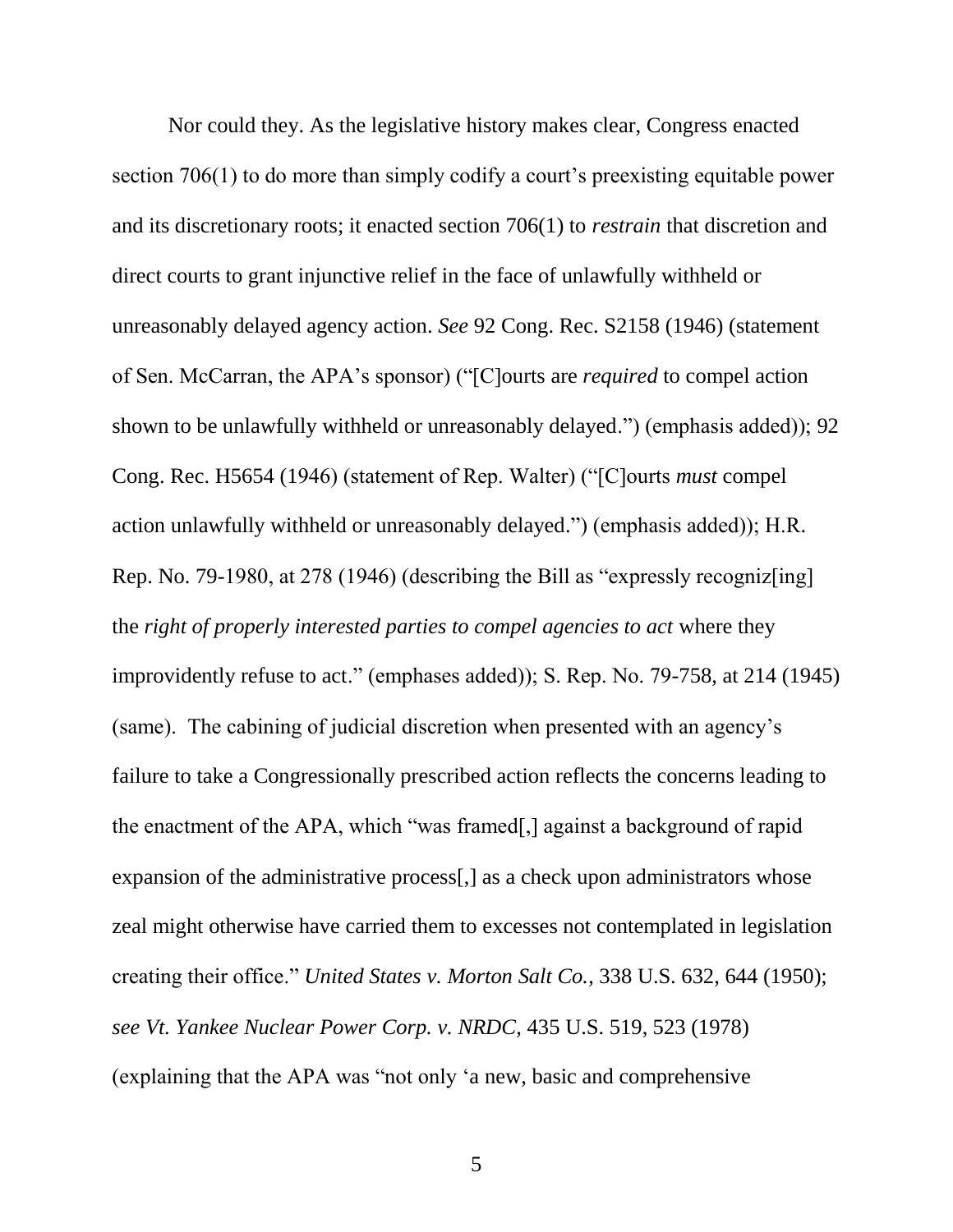regulation'" of agency practice but also "settled 'long-continued and hard-fought contentions, and enact[ed] a formula upon which opposing social and political forces have come to rest'") (citing *Wong Yang Sung v. McGrath*, 339 U.S. 33  $(1950)$ ).

In sum, in section 706(1), Congress acted deliberately in using mandatory language to impose a mandatory duty on courts—a conclusion the text of the statute, interpretive canons, and legislative history all make strikingly clear.

**2.** Rather than grapple with the plain language of section 706(1), Respondents insist that courts retain discretion to not compel legally required agency action, *i.e*., that "shall" actually means "may," citing two Supreme Court cases. Resps.' Br. at 24-27 (citing *Norton v. S. Utah Wilderness All. ("SUWA")*, 542 U.S. 55 (2004) and *Abbott Labs. v. Gardner*, 387 U.S. 136 (1967), *abrogated by Califano v. Sanders*, 430 U.S. 99 (1977)). But neither case addresses the question here presented or provides a basis upon which to ignore the clear statutory command of section 706(1).

<span id="page-12-0"></span>*SUWA* involved only the threshold question of what a "failure to act" means for purposes of challenging agency inaction. 542 U.S. at 57-58. Relying on section 706(1)'s use of the word "unlawfully," not "shall," the Court held that "the only agency action that can be compelled under the APA is action legally *required*." *Id.* at 63, 64 (further explaining that the relevant action must be a "*discrete* agency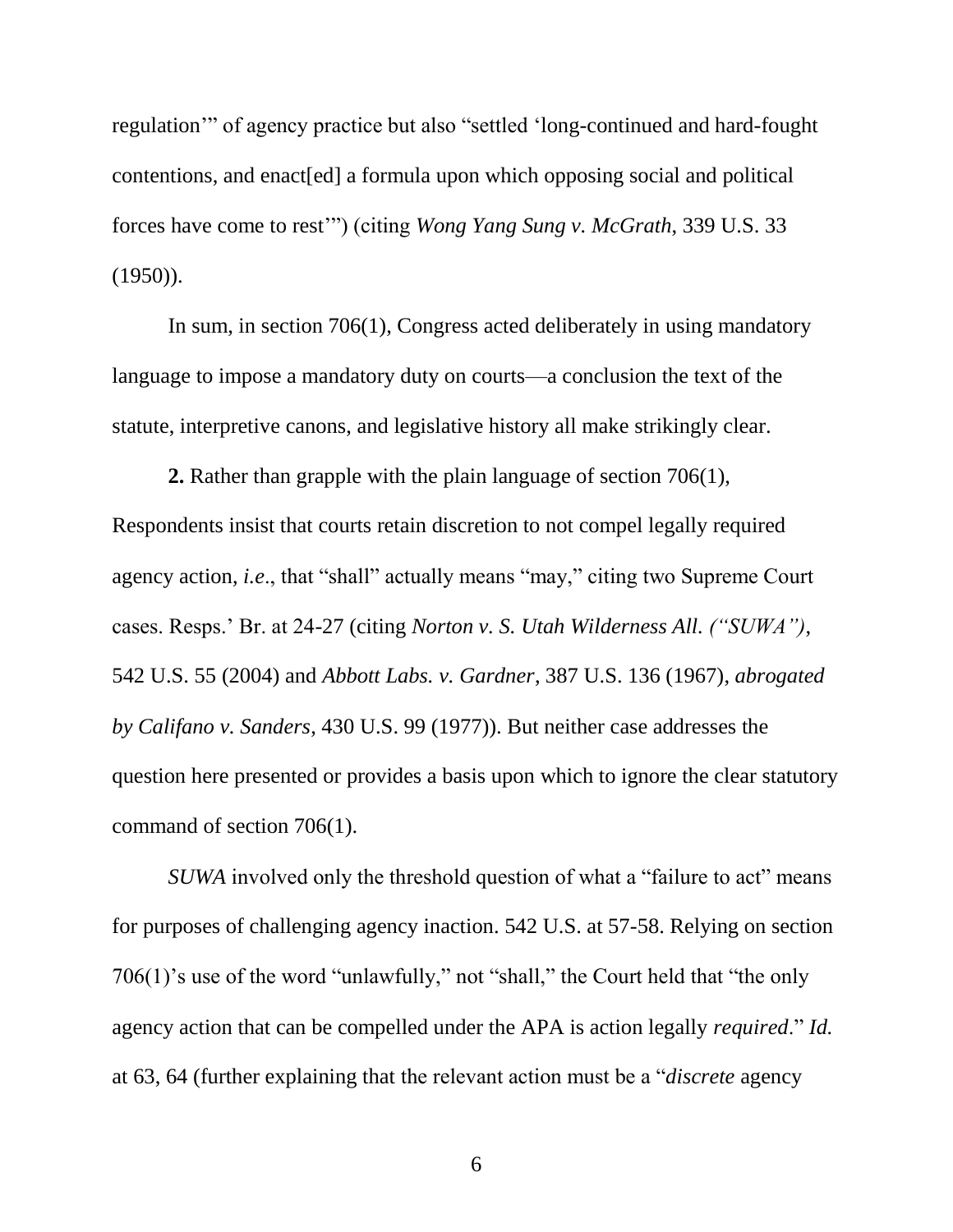action that an agency is *required to take*").<sup>3</sup> It was only "in this regard" that the Court compared the APA to "the traditional practice prior to its passage," noting that writs of mandamus were "normally limited to enforcement of a 'specific, unequivocal command,'" and acknowledged that the Attorney General's Manual had discussed a similar interpretation of the same statutory phrase—"agency action unlawfully withheld or unreasonably delayed." *See id.* at 63-64. But nowhere in *SUWA* did the Court suggest that Congress incorporated *every* aspect of traditional writs practice into the APA or, more to the point, discuss the scope of judicial authority when presented with an agency's failure to act.<sup>4</sup>

<span id="page-13-0"></span>*Abbott Laboratories* is likewise unavailing. At issue there was whether Congress, by the Federal Food, Drug, and Cosmetic Act, had intended to foreclose pre-enforcement review of a drug labeling regulation. 387 U.S. at 139-40. The Court's discussion of the "equitable" and "discretionary" nature of "injunctive and declaratory judgment remedies" concerned ripeness, or the timing of judicial

<span id="page-13-1"></span>l

<sup>&</sup>lt;sup>3</sup> Notably, the representative example it gave was of an agency's failure to issue regulations by a statutory deadline. *Id.* at 65.

<sup>4</sup> Respondents identify language in *SUWA* that "a court *can* compel the agency to act." Resps.' Br. at 24, 30. But, read in full, that language simply explains that "when an agency is compelled by law to act within a certain time period, but the manner of its action is left to the agency's discretion, a court can compel the agency to act, but has no power to specify what the action must be." *SUWA*, 542 U.S. at 65*.* The Court, in other words, was differentiating between what a court *can* and *cannot* compel as a remedy under section 706(1), not between whether it *may* or *must* act in the face of a violation.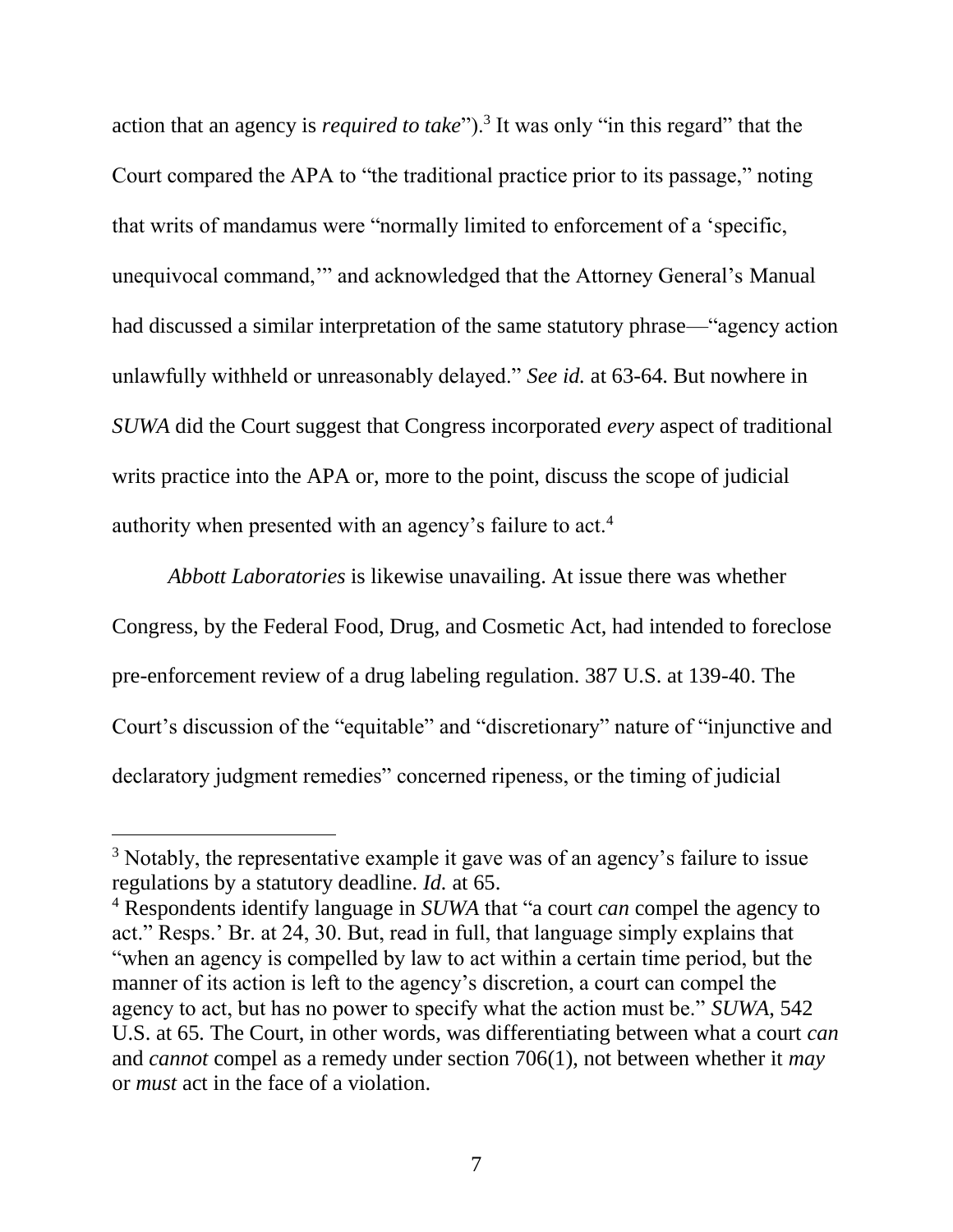<span id="page-14-3"></span><span id="page-14-0"></span>review so as to ensure that a court did not intervene before an agency had taken final action. *Id*. at 148. Thus, the fact that injunctive remedies are traditionally discretionary and equitable, while true, is beside the point. The question here is whether Congress has limited courts' equitable discretion. *See Romero-Barcelo*, 456 U.S. at 313. And on that question, *Abbott Laboratories* provides little guidance. It does not cite section 706 at all, much less interpret section 706(1) or define the word "shall," which, as discussed above, makes clear Congress's intent to impose a non-discretionary duty on courts.

Nor does the Court's reasoning in *Abbott Laboratories* suggest that the plain language of section 706(1) should be disregarded. According to Respondents, the Court's implicit recognition of *certain* equitable defenses available in a section 706(2) claim necessarily precludes Petitioners' position here. *See* Resps.' Br. at 25- 26. Not so. As an initial matter, a case concerning section 706(2) is of little relevance to the present dispute, which concerns section 706(1), given that courts approach these two provisions independently. *See PGBA, LLC v. United States*, 389 F.3d 1219, 1227 (Fed. Cir. 2004) (distinguishing the "shall means shall" holding of *Forest Guardians* in a 706(2) case because "the case related to *section 706(1)*, not to the standard of review from *section 706(2)(A)*" (emphasis added)).

<span id="page-14-4"></span><span id="page-14-2"></span><span id="page-14-1"></span>In any event, *Abbott Laboratories* does no more than suggest that for section 706(2) claims, courts may consider equitable defenses on *threshold* issues, such as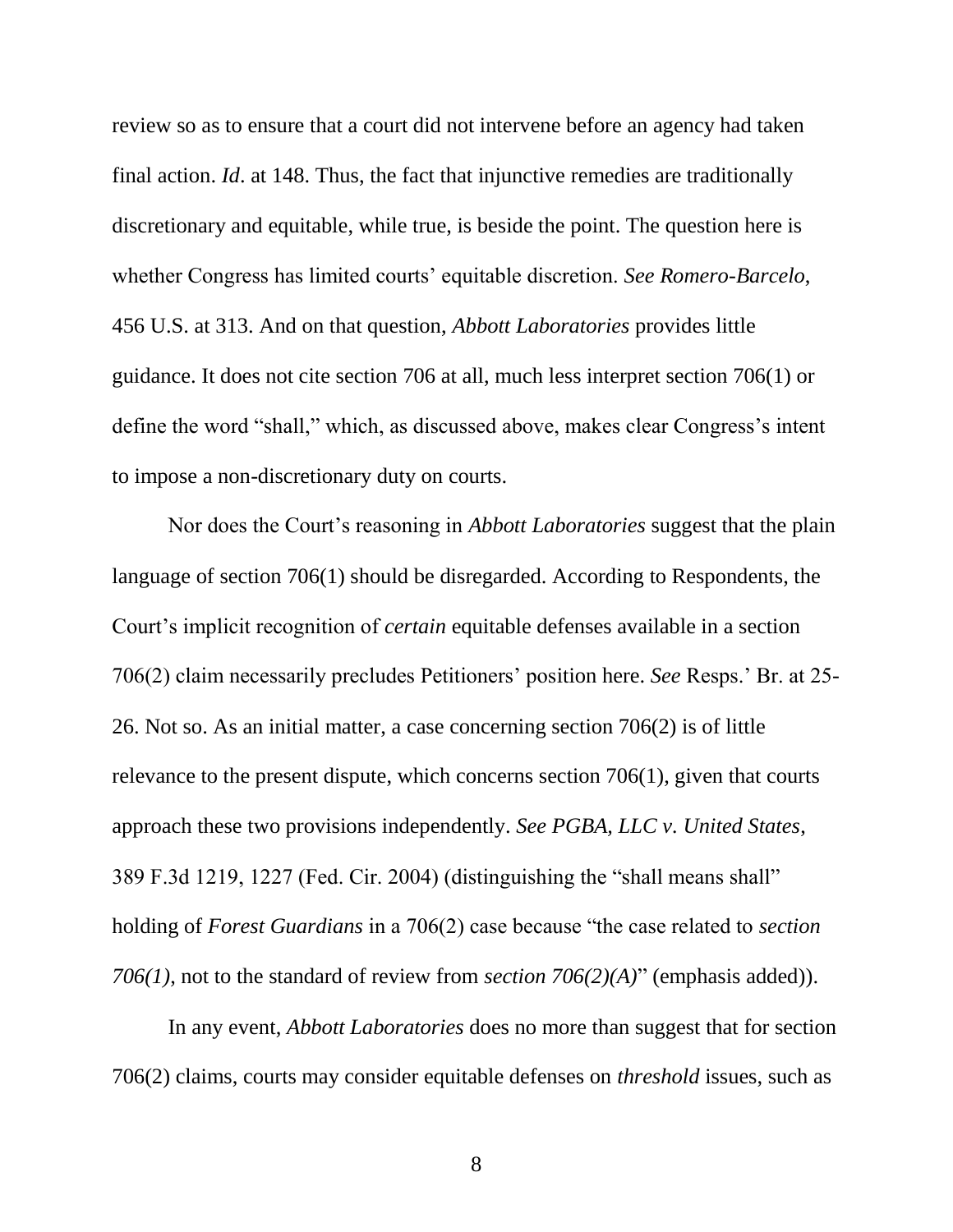<span id="page-15-0"></span>ripeness, timeliness, venue, and whether the proper parties are named. 387 U.S. at 148-150, 154-155. That proposition—about a court's equitable authority with regard to threshold issues—sheds little light on the separate issue, presented here, whether the APA constrains courts' equitable authority to act on the merits issues where an agency has missed a statutory deadline.

Respondents also assert that the Attorney General's Manual "confirms" that section 706(1) preserved courts' discretionary equitable power when faced with an agency failure to take lawfully required action. Resps.' Br. at 25. The Manual, however, is not nearly that definitive, stating without any elaboration that section 706(1)'s predecessor "*appears* to be a particularized restatement of existing judicial practice" and "was *apparently* intended to codify these judicial functions. Manual at 108 (emphasis added). That equivocation, at a minimum, counsels caution in reading section 706(1)'s mandatory language to mean something less. *Cf. Pub. Emps. Ret. Sys. of Oh. v. Betts*, 492 U.S. 158, 171 (1989) ("[N]o deference is due to agency interpretations at odds with the plain language of the statute itself. Even contemporaneous and longstanding agency interpretations must fall to the extent they conflict with statutory language."), *superseded by statute*, 104 Stat. 978.

<span id="page-15-1"></span>Respondents further point out, this time correctly, that "a major departure from the long tradition of equity practice should not be lightly implied." Resps.'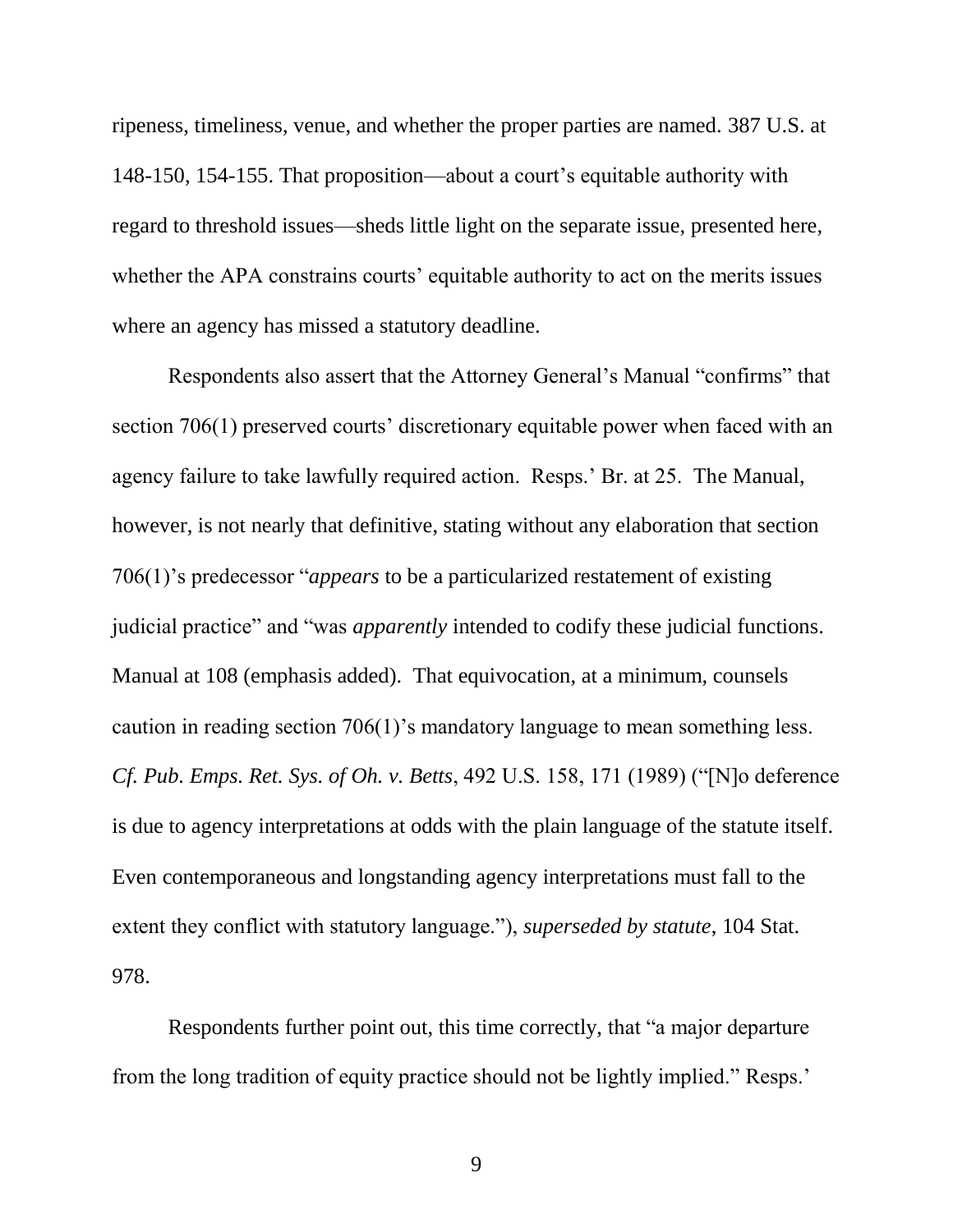<span id="page-16-1"></span>Br. at 26-27. But the Court need not make any blithe assumptions in order to properly construe section 706(1) as mandating injunctive relief. As the Supreme Court has explained, "a statute in so many words" can "restrict[] the court's jurisdiction in equity." *Romero-Barcelo*, 456 U.S. at 313 (quoting *Porter v. Warner Holding Co.,* 328 U.S. 395, 398 (1946)). The plain text of section 706(1) is unambiguously mandatory; there is no need to speculate about the statute's "implications." Furthermore, it is not *just* the text of the APA that speaks in mandatory language. The 2008 Farm Bill does too, requiring the Department to promulgate certain regulations by June 18, 2010. *See* 2008 Farm Bill § 11006(1), 122 Stat. at 2120, Add.12. Congress is fully aware that agencies operate with limited staff, limited resources, and competing responsibilities. Yet Congress nonetheless determined that a deadline was necessary and two years was sufficient for the Department to promulgate the Rules. That legislative judgment should not lightly be disregarded.

<span id="page-16-0"></span>At bottom, Respondents ask this Court to depart from the plain meaning of section 706(1), based on a vast overreading of *SUWA* and *Abbott Laboratories*, neither of which addressed the operative language at issue here; a hedged interpretation of that language in the Attorney General's Manual; and the premise that although Congress enacted the APA to ensure adequate oversight of the administrative process, it was content to leave to judicial discretion whether to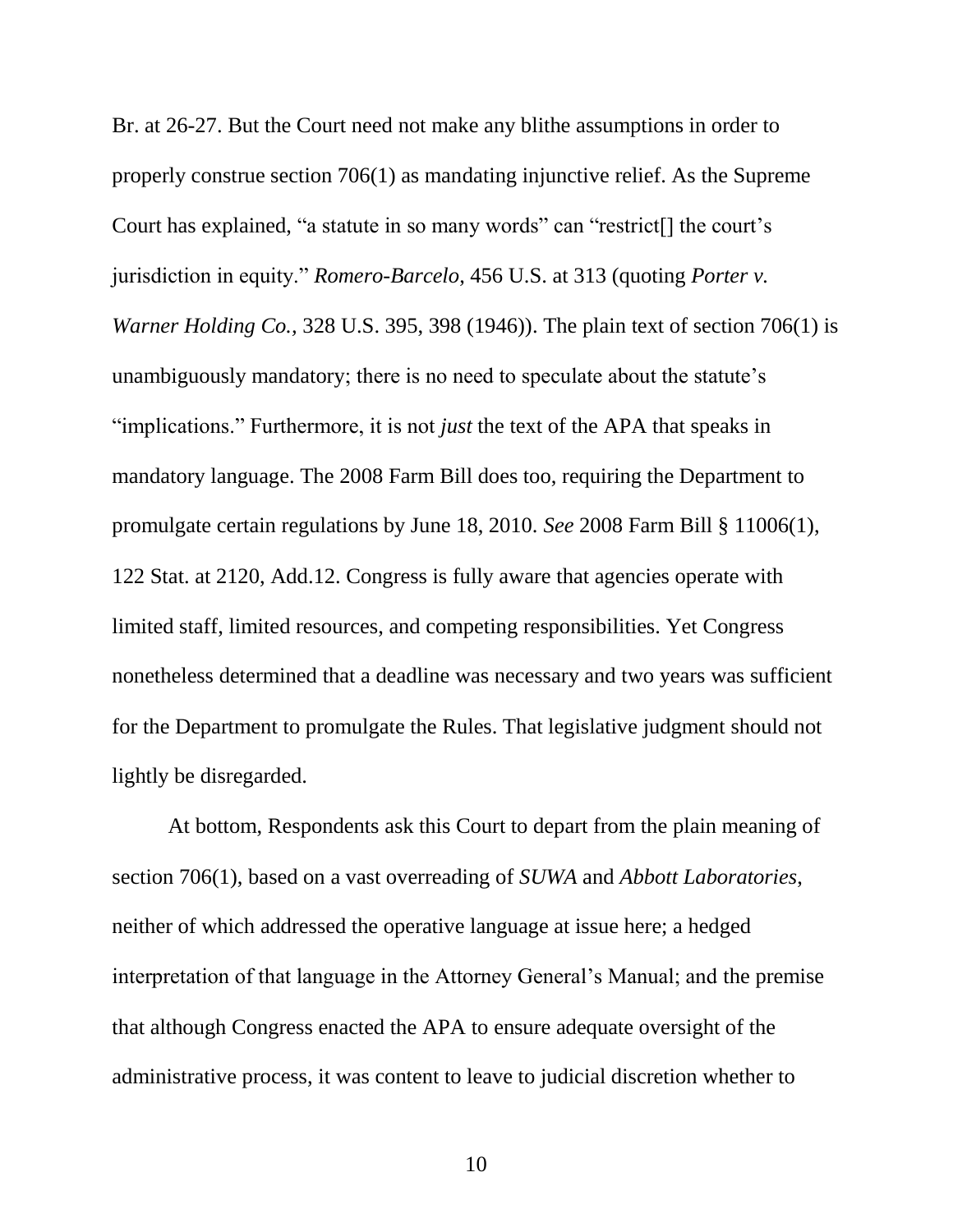<span id="page-17-2"></span>compel agencies to meet statutory deadlines. The Court, however, need not take that winding road. "In the law, as in life, the simplest explanation is sometimes the best one." *Loan Syndications & Trading Ass'n v. SEC*, 818 F.3d 716, 718 (D.C. Cir. 2016). So it is here. The simplest reading of section 706(1)—that shall should mean shall—is also the correct one. And presented with the Department's failure to meet Congress's deadline for issuing the Rules, the Court must compel the agency to act.

## <span id="page-17-3"></span><span id="page-17-1"></span>**B. Even under** *TRAC***, this Court should compel the Department to act.**

<span id="page-17-0"></span>Even if the decision to grant equitable relief remains discretionary in the face of section 706(1)'s compulsory language, this Court would act well within that discretion in compelling the Department to act. Under the six-factor test set forth in *Telecommunications Research & Action Center v. FCC* ("*TRAC*"), 750 F.2d 70 (D.C. Cir. 1984), "[t]he first and most important factor is that 'the time agencies take to make decisions must be governed by a rule of reason,'" *In re Core Commc'ns, Inc.*, 531 F.3d 849, 855 (D.C. Cir. 2008). And as *TRAC*'s second factor makes clear, Congress's two-year "timetable" for action, with a deadline of June 18, 2010, "suppl[ies] content for this rule of reason." *TRAC*, 750 F.2d at 80. The D.C. Circuit has determined that "a reasonable time for agency action is typically counted in weeks or months, not years." *In re Am. Rivers & Idaho Rivers United*, 372 F.3d 413, 419 (D.C. Cir. 2004). Here, the Department has missed its deadline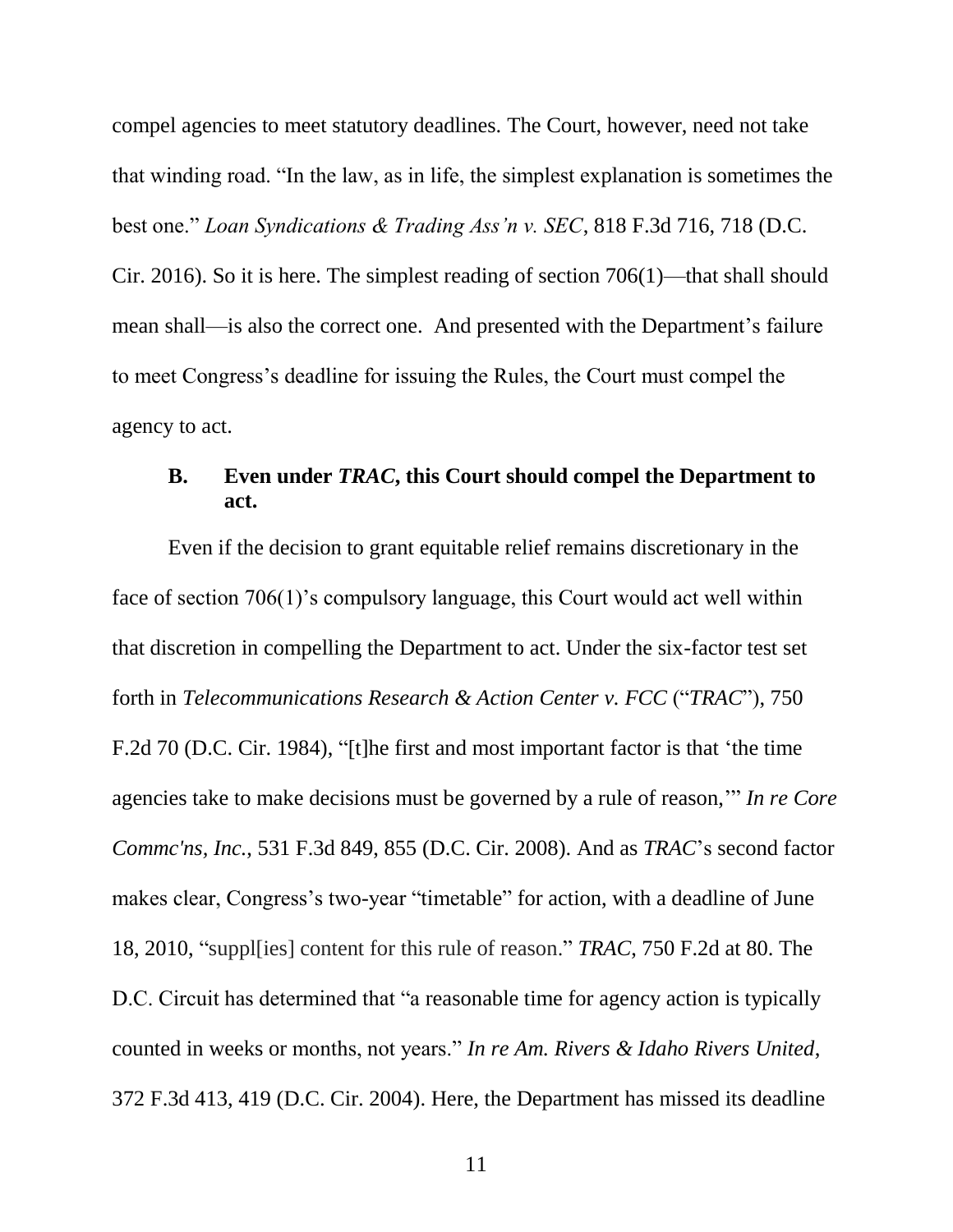by over eight years—a length Respondents acknowledge represents an "exceptional case[] of agency delay"—and no rule is in sight. Resps.' Br. at 17 (citing *In re United Mine Workers of Am. Int'l Union*, 190 F.3d 545, 556 (D.C. Cir. 1999) (granting relief when agency missed deadline by eight years)).

Respondents contend that appropriations riders from 2012 to 2015 mitigate against undue delay. *See* Resps.' Br. at 19. But even under that scenario, the Department has missed Congress's deadline by over four years, including nearly three years after the last rider expired. More fundamentally, Respondents are mistaken in suggesting that these riders effectively repealed the 2008 Farm Bill's 2-year deadline and imposed a "new and modified indication of the speed with which [Congress] expects the Department to proceed." *See* Resps.' Br. at 19. The Supreme Court is clear that "the intention of the legislature to repeal must be clear and manifest." *Tenn. Valley Auth. v. Hill*, 437 U.S. 153, 189-90 (1978) (citations omitted). That "cardinal rule" applies "with full vigor when the subsequent legislation is an *appropriations* measure." *Id.* Since the passage of the 2008 Farm Bill, the Department's duty to promulgate regulations has been on the books, and its failure to act has been in clear violation of it.

<span id="page-18-1"></span><span id="page-18-0"></span>The balancing of interests contemplated by the remaining *TRAC* factors also weigh in favor of equitable relief. As to factors three and five, the required rule most certainly affects human welfare, as well as farmers' ability to exercise their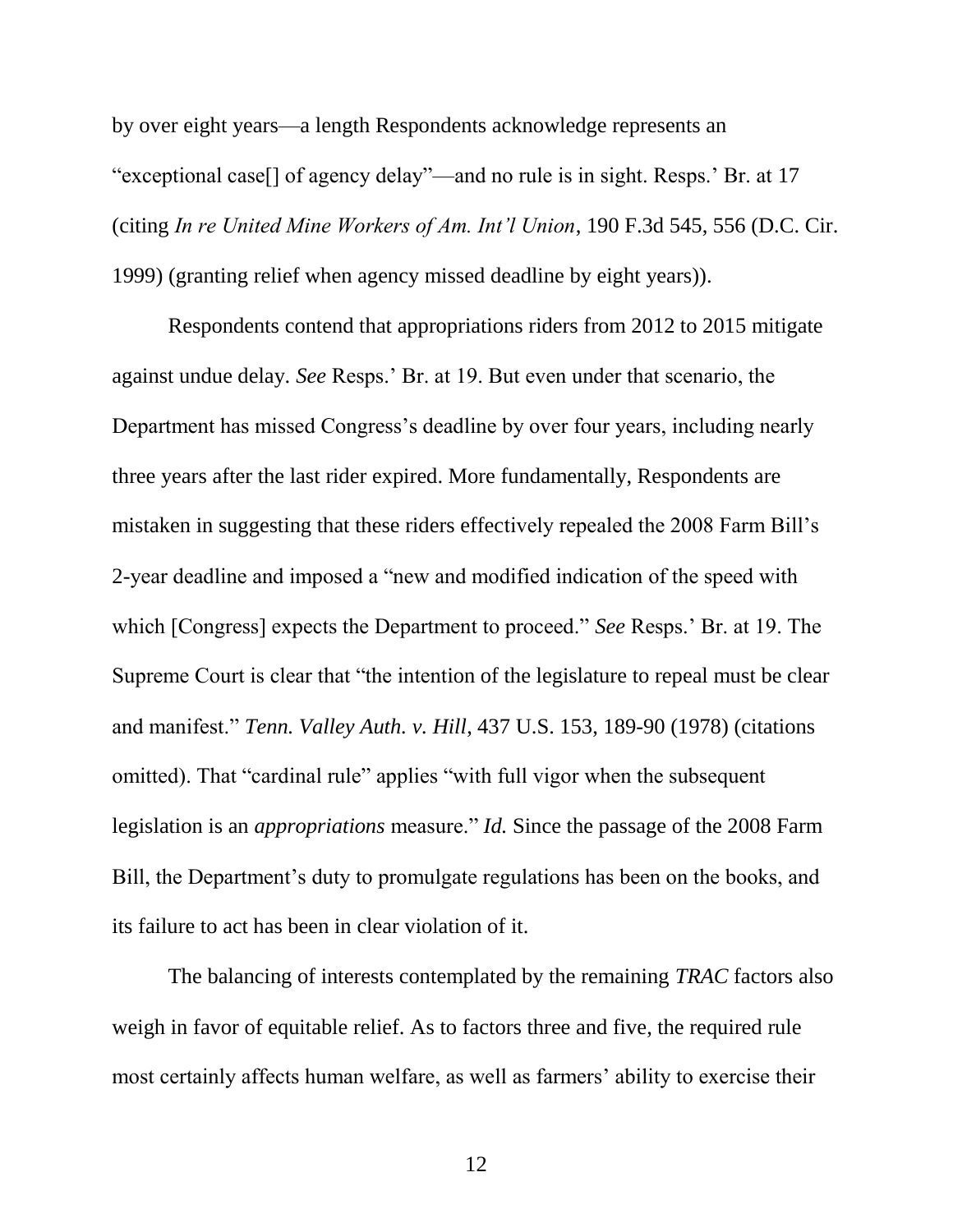rights to free speech and association without fear of retaliation. *See* Pets.' Br. at 44. Indeed, the Department itself previously acknowledged that the regulation required by the 2008 Farm Bill would "*offset*[] *any potential abuse of market power* by clearly stating to all contracting parties the criteria that the Secretary will consider." 81 Fed. Reg. at 92,718, App.045 (emphasis added).

The Department now appears to have changed its mind, claiming that the interests affected by the Farmer Fair Practices Rules are "minimal" and fall squarely in the realm of "economic regulation." Resps.' Br. at 21-22. But the Rules were not merely business-to-business rules, but rather sought to level the playing field between large agribusiness and independent farmers. And, as Petitioners have explained, absent these rules, farmers have been forced to fold, unable to withstand the one-sided contract terms that have resulted from an increasingly concentrated market. *See* Pets.' Br. at 44. Where the ability of individuals to maintain their livelihoods is at stake, human welfare is also at stake. *See Air Line Pilots Ass'n, Int'l v. C.A.B.*, 750 F.2d 81, 86 (D.C. Cir. 1984) (holding that a delay in adjudicating unemployment assistance claims affects human welfare).

<span id="page-19-1"></span><span id="page-19-0"></span>As to the fourth *TRAC* factor, Respondents insist that the Rules must give way to allow the Department to meet another statutory deadline to publish a rule concerning the labeling of bioengineered food for retail sale. *See* Resps.' Br. at 22- 23. But Respondents fail to explain why the labeling rule should be considered a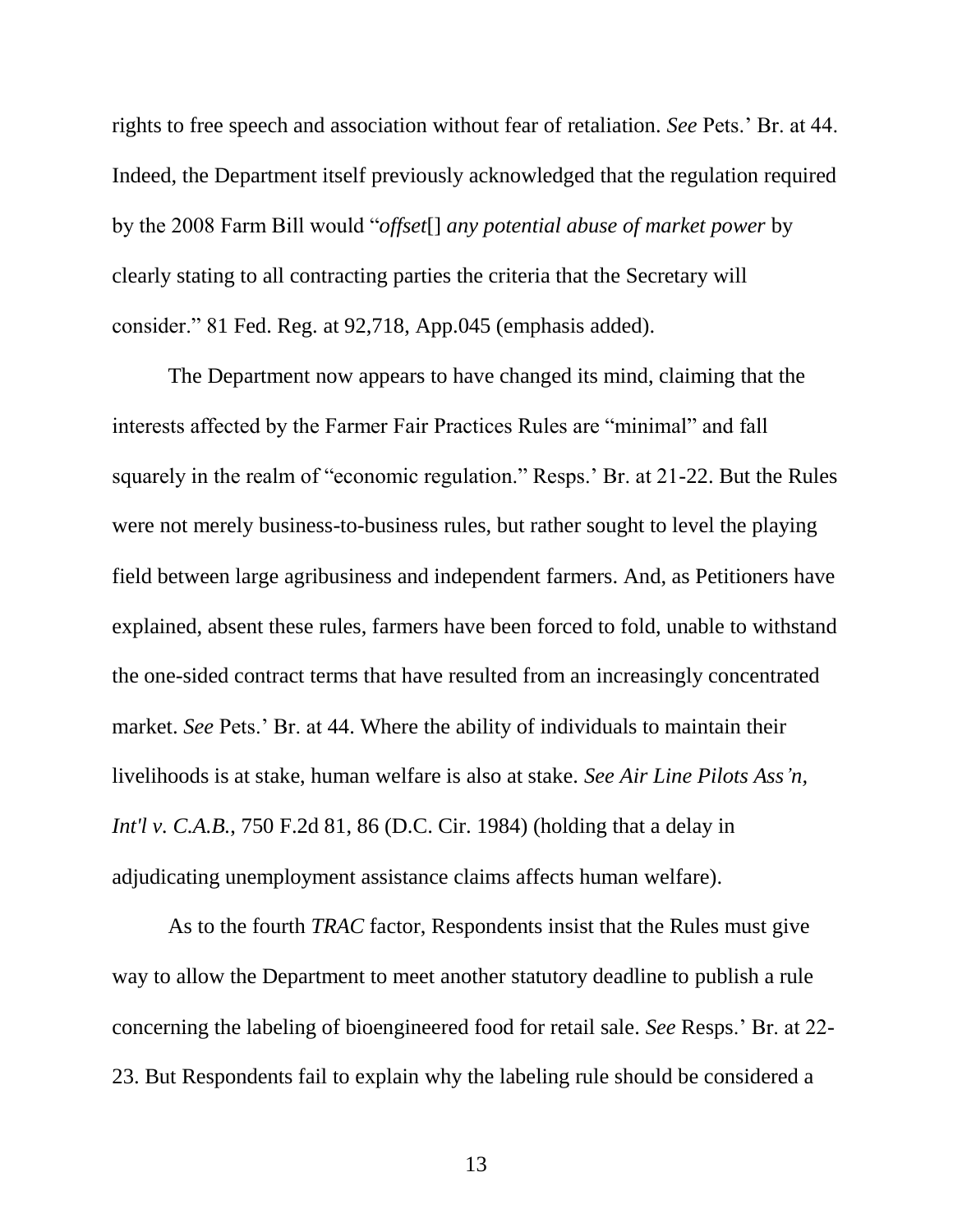<span id="page-20-1"></span>"higher or competing priority." Nor could they seriously make such a claim. Secretary Perdue has described the labeling rule as having nothing to do with consumer safety but rather is "all about marketing." *See* Thomas Phippen, *Ag Secretary Says GMO Labeling Is 'All About Marketing'*, Daily Caller (May 4, 2017), dailycaller.com/2017/05/04/ag-secretary-says-gmo-labeling-is-all-aboutmarketing. 5 In any event, even if the Department believes that a marketing rule should take precedence over a rule to protect the livelihoods of independent farmers, the former is to be completed by July 29, 2018, well before this case is resolved. *See* Resps.' Br. at 22-23 (arguing that compelling agency action on the Rules will jeopardize the Department's ability to complete labeling rule "before or close to the statutory deadline"). And the Department offers nothing to suggest that an order compelling the agency to promulgate the required regulations under the 2008 Farm Bill, issued in the due course of this proceeding, will affect its ability to complete its labeling rule.

Finally, the Department has provided no reason to think that it ever intends to publish the regulations required by the 2008 Farm Bill. This disqualifies the Department from appealing to *TRAC*'s sixth factor. As the D.C. Circuit has explained, "the issue of impropriety" in the sixth factor is intertwined with the

 $\overline{a}$ 

<span id="page-20-0"></span> $5$  This Court may consider extra-record material when evaluating a section 706(1) claim. *See Esch v. Yeutter*, 876 F.2d 976, 991 (D.C. Cir. 1989).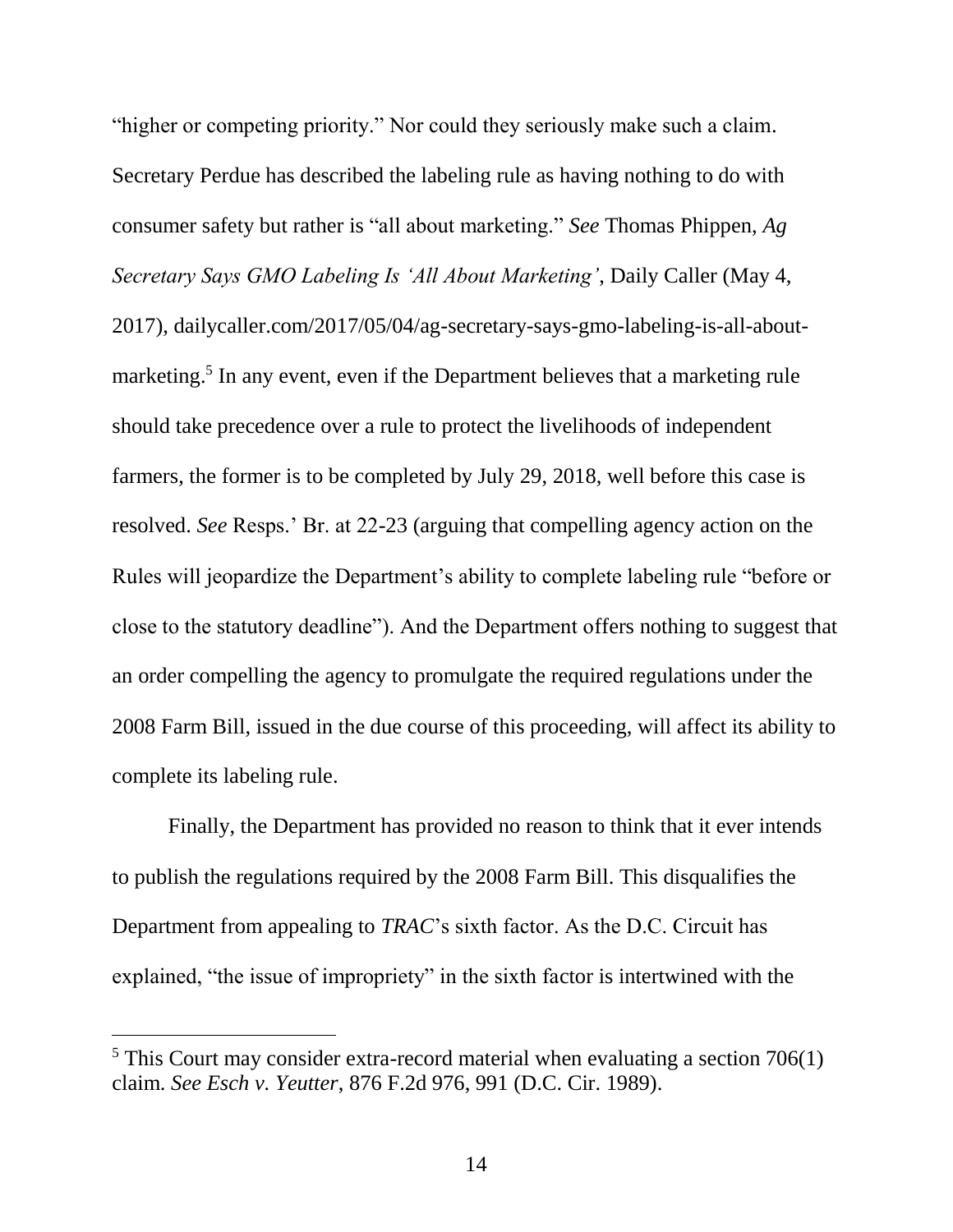<span id="page-21-0"></span>fourth factor's "sensitivity to the agency's legitimate priorities," and "[w]here the agency has manifested bad faith, as by … asserting utter indifference to a congressional deadline, the agency will have a hard time claiming legitimacy for its priorities." *In re Barr Labs, Inc.*, 930 F.2d 72, 76 (D.C. Cir. 1991). As the Department clearly stated, it will "take no further action" on the 2016 proposed rule. 82 Fed. Reg. at 48,603, Add.10, App.060. And Respondents have failed to identify *any* action since that announcement to suggest they are moving towards meeting Congress's deadline in the 2008 Farm Bill.

<span id="page-21-1"></span>Respondents point to the abandoned regulatory efforts of prior administrations to try to demonstrate the Department's good faith. Resps.' Br. at 20-21. But the agency should not receive credit for past proposals when Petitioners' challenge is to the agency's subsequent decision to abandon them. Unless this Court compels the Department to act, it seems highly unlikely that any such proposals are forthcoming—a reality made clear by the fact that upon withdrawing the 2016 proposed rule, Secretary Perdue stated that the issues the rule addressed—legal violations by large agribusinesses that harm independent farmers like Petitioners here—"are moral actions that I don't believe that regulations and litigation actually solve." *See* Cindy Zimmerman, *GIPSA Rules Withdrawn by Administration*, AgWired (Oct. 17, 2017),

<span id="page-21-2"></span>http://agwired.com/2017/10/17/gipsa-rules-withdrawn-by-administration/.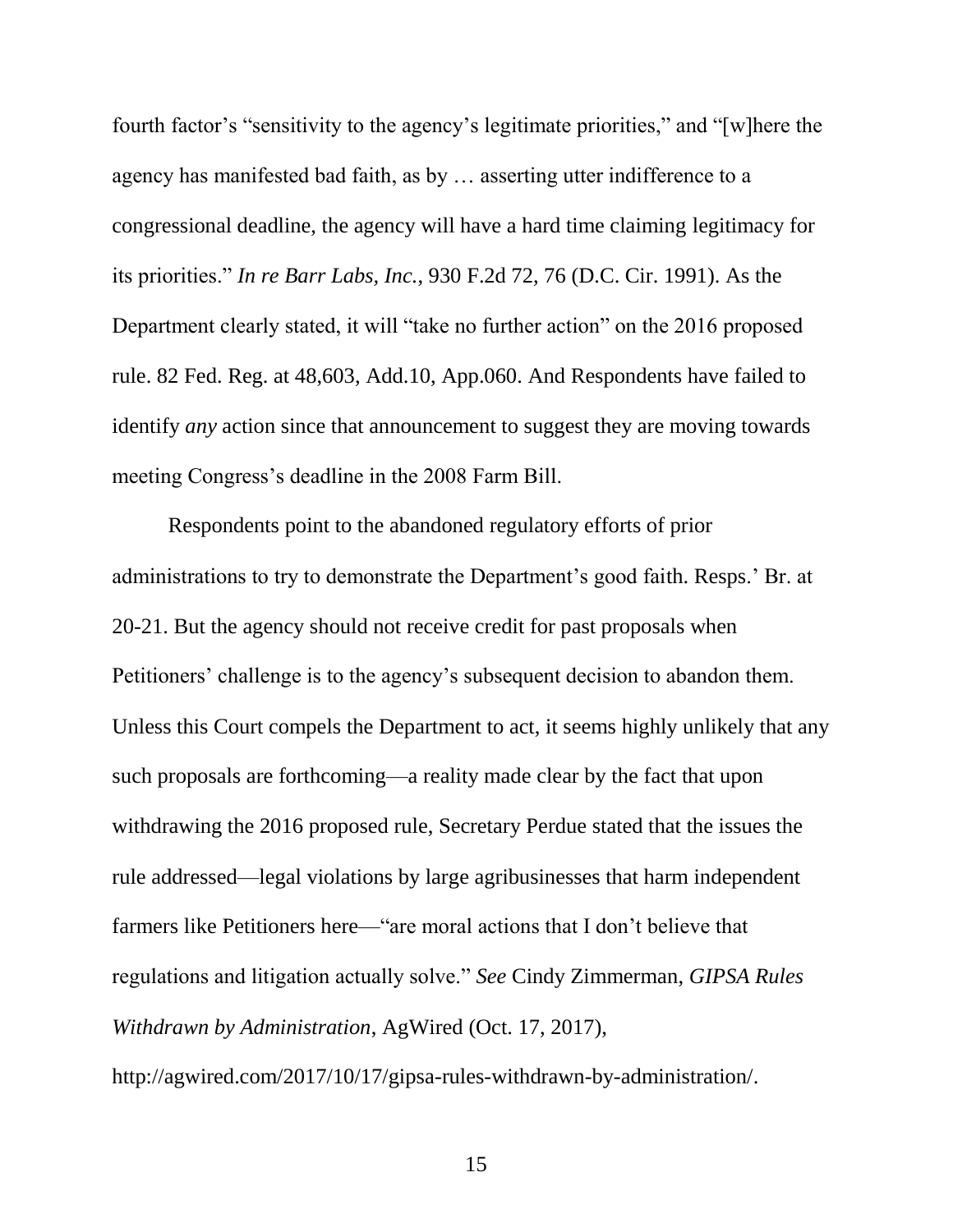Congress, of course, has come to a different judgment, and that is the one that controls here.

Moreover, the regulatory history makes it clear that the agency's internal deliberations cannot justify the delay, as Respondents' insist. *See* Resps.' Br. at 20. Changes between the 2011 proposed rule and the 2016 version were simply intended to address concerns about "ambiguity and clarity" and avoid an "unintended" consequence of limiting alternative marketing arrangements. 81 Fed. Reg. at 92,706, App.033. A comparison of the two versions shows that the Department tightened the regulatory language; it in no way "completely reworked the rule." Resps.' Br. at 21. Likewise, the decisions of two Courts of Appeals relating to a distinct issue (*see* Resps.' Br. at 21)—namely, whether proof of competitive harm is required to prove an "unfair practices" claim under the Act cannot explain the Department's choice to abandon its effort to promulgate Congressionally required criteria that are applicable in situations where harm to competition exists as well as where it does not.

<span id="page-22-0"></span>In sum, given the years-long failure to meet a statutory deadline, the welfare interests at stake in the required Rules, the lack of a competing agency priority more compelling than the livelihoods of affected farmers, and the Department's avowed intent not to complete the mandated regulations, the *TRAC* factors weigh in favor of compelling the Department to act.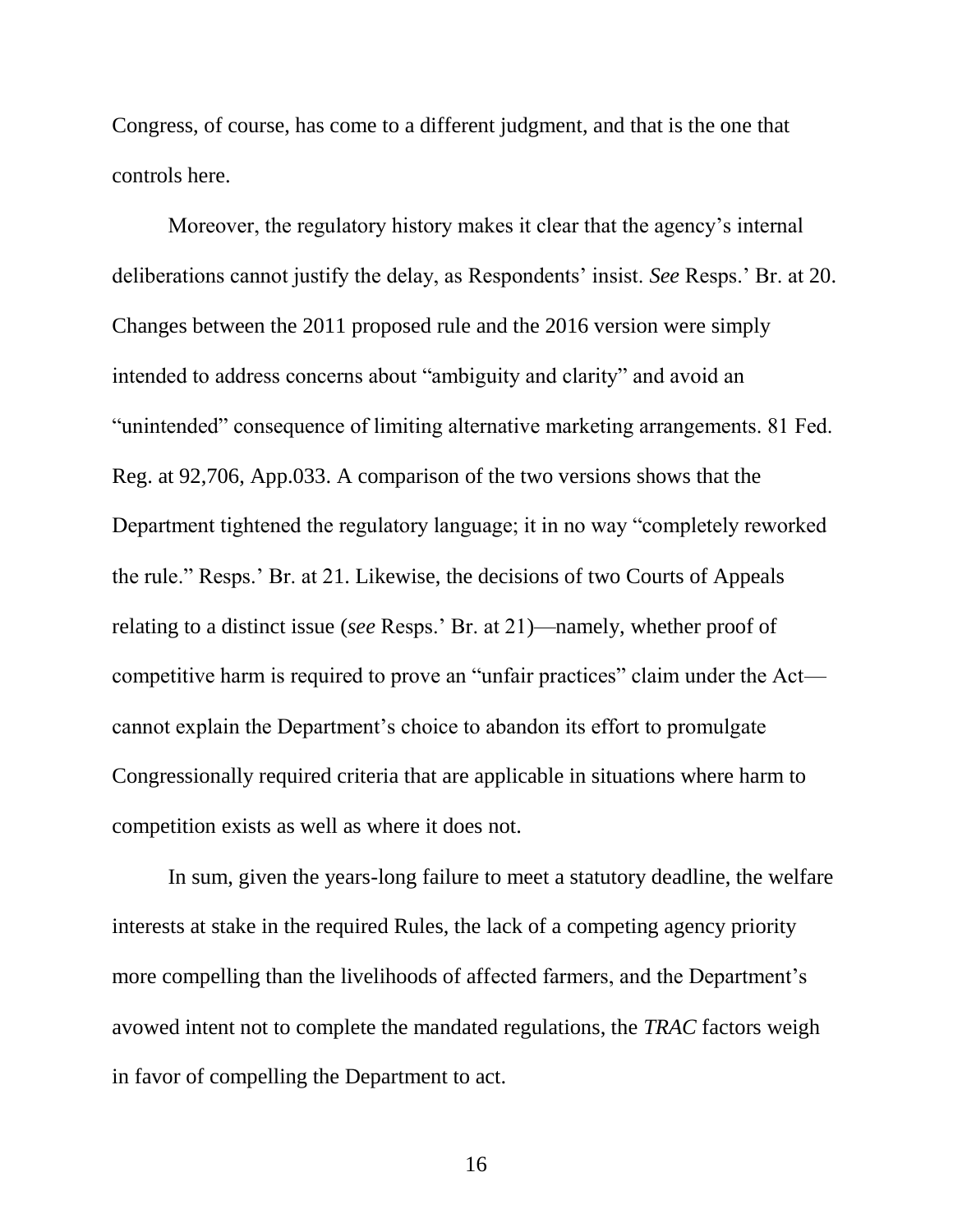#### **C. The source of this Court's jurisdiction is immaterial.**

Respondents' digression about the appropriate source of this Court's jurisdiction to hear Petitioners' claim is a red herring. Notably, Respondents do *not* claim that this Court lacks jurisdiction to hear Petitioners' "unlawfully withheld" claim. *See* Resps.' Br. at 15. Nor do they contest that the source of this Court's jurisdiction affects the standard for evaluating that claim. *See* Resps.' Br. at 24. The critical question presented is whether the APA *constrains* this Court's equitable discretion to issue a remedy. Whether that remedy takes the form of a writ of mandamus under the All Writs Act or an injunction under 28 U.S.C. § 2342(2) is immaterial.

<span id="page-23-0"></span>**1.** Nevertheless, Respondents err in asserting that this Court must resort to its residual All Writs Act authority for jurisdiction. The All Writs Act only supplies jurisdiction when no other statute does. *See* Pets.' Br. at 41-42. But this court has "jurisdiction to enjoin, set aside, suspend (in whole or in part), or to determine the validity of … all final orders of the Secretary of Agriculture made under chapters 9 and 20A of title 7," with certain exceptions irrelevant here. 28 U.S.C. § 2342(2). Respondents assert that petitioners "do<sup>[]</sup> not seek review of a 'final order.'" Resps.' Br. at 14. But they provide no support for this conclusory claim other than to quote *TRAC*'s observation that "the lack of a final order is the very gravamen of the petitioners' complaint." *Id*. (quoting *TRAC*, 750 F.2d at 75).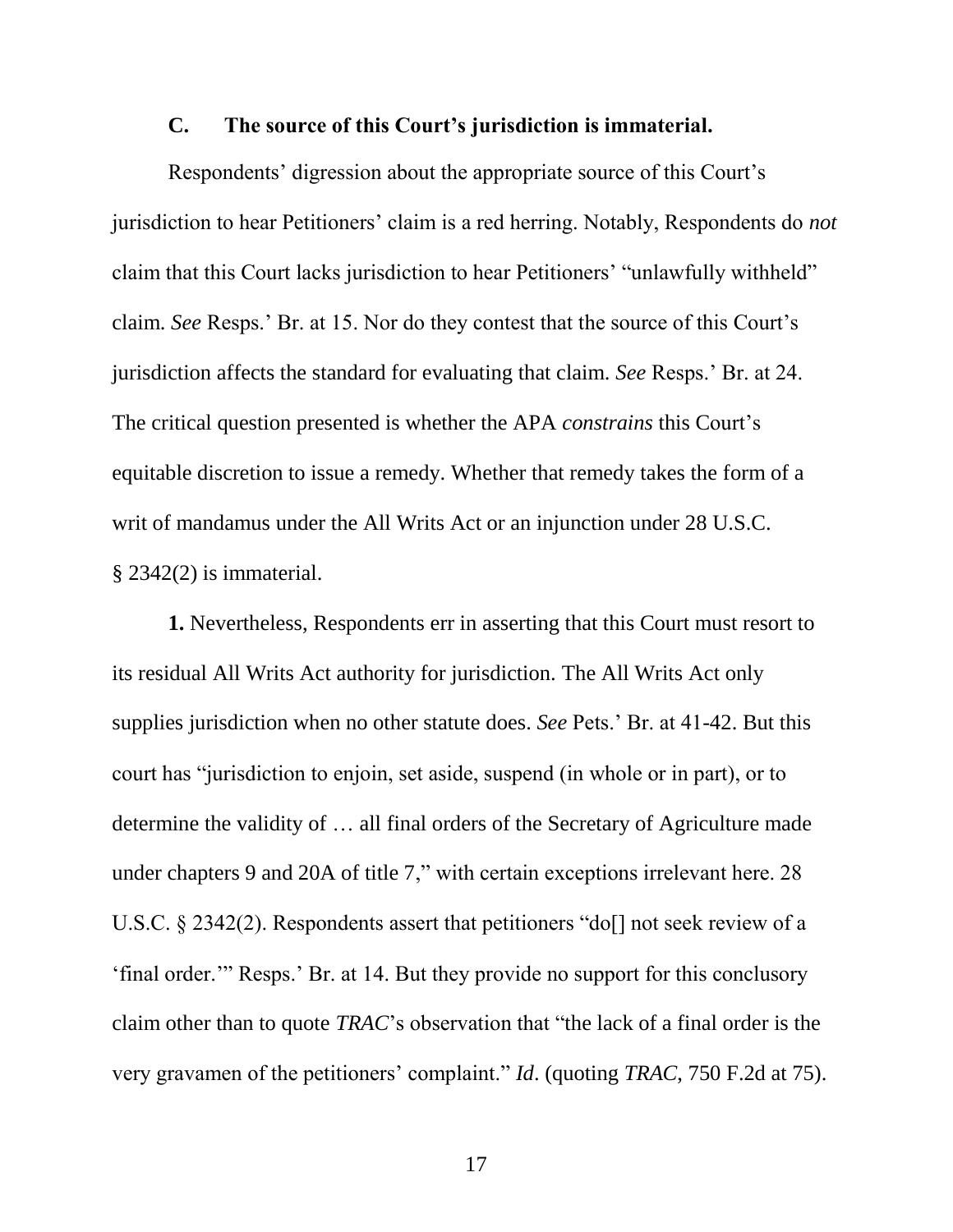<span id="page-24-1"></span>Contrary to Respondents' view, Petitioners do in fact challenge final orders. As this Court has concluded, "the word 'order'" should be construed "expansively," to "mean any agency action capable of review on the basis of the administrative record." *Nw. Airlines, Inc. v. Goldschmidt*, 645 F.2d 1309, 1313-14 (8th Cir. 1981). Here, the long administrative record highlighting the Department's consideration of the Rules (*see* Pets.' Br. at 12-19) provides a sufficient record to enable review, particularly given the purely legal nature of Petitioners' claim. The Court thus has jurisdiction under 28 U.S.C. § 2342(2) to hear Petitioners' challenge.

<span id="page-24-5"></span>In addition, and for two independent reasons, the "order" here—the agency's inaction in violation of a statutory deadline—is sufficiently "final" to allow review at this stage.

<span id="page-24-4"></span><span id="page-24-3"></span><span id="page-24-2"></span><span id="page-24-0"></span>*First*, the Department's inaction in violation of a statutory mandate itself constitutes a "final order" that this Court can review. The APA explicitly recognizes that the "failure to act" is an "agency action," 5 U.S.C. § 551(13); *see SUWA*, *supra*, and this Court has rejected "abstract distinction[s] between agency action and inaction," *Sierra Club v. Otter Tail Power Co.*, 615 F.3d 1008, 1021 (8th Cir. 2010). When inaction is in breach of a statutory duty to act by a specified deadline, this "agency action" is "final" for the purpose of special review statutes like 28 U.S.C. § 2342(2). *See Sierra Club v. Thomas*, 828 F.2d 783, 793 (D.C. Cir.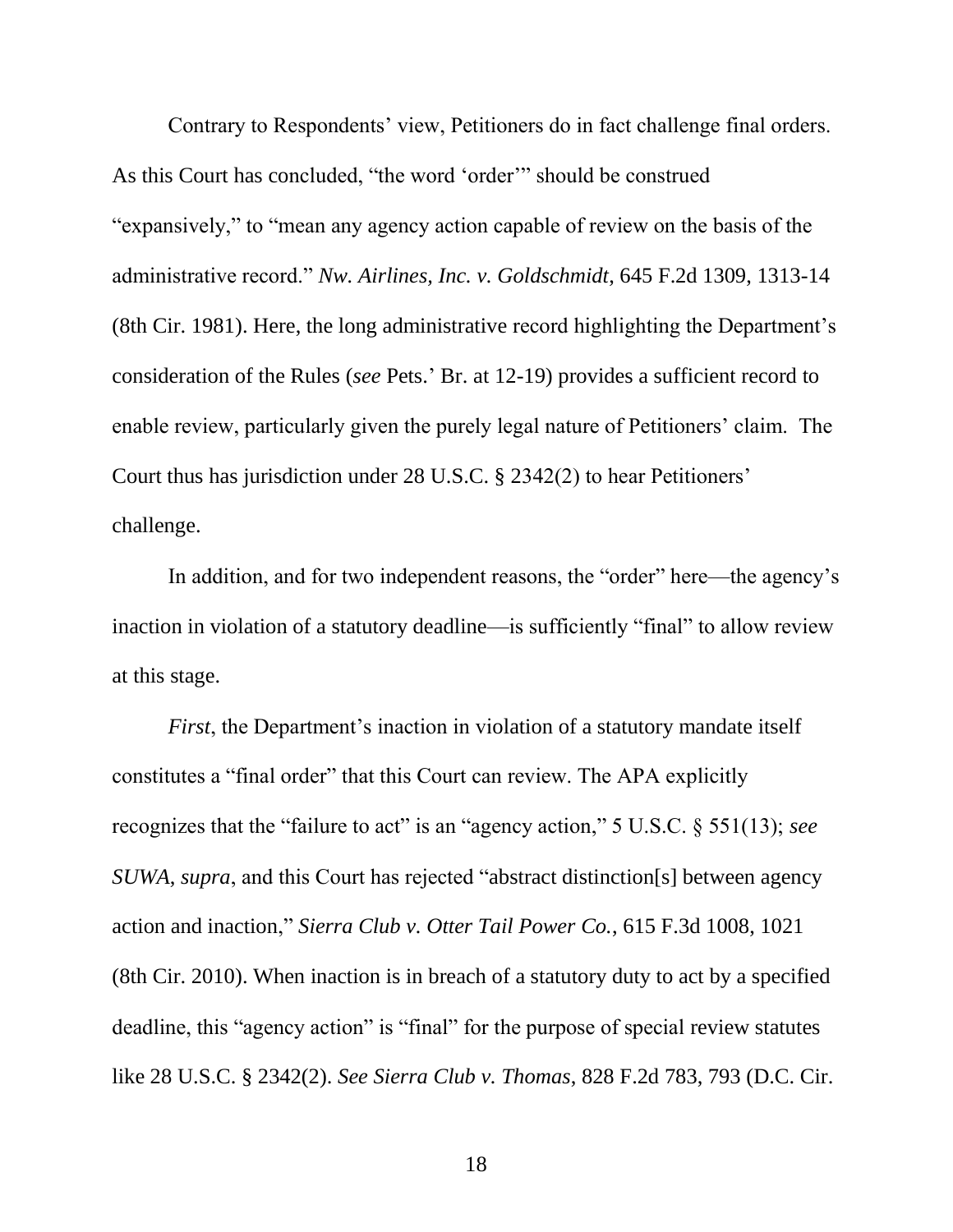<span id="page-25-1"></span>1987) ("[I]f an agency is under an unequivocal statutory duty to act, failure so to act constitutes, in effect, an affirmative act that triggers 'final agency action' review"); *see also Pub. Citizen Health Research Grp. v. Comm'r, FDA*, 740 F.2d 21, 32 (D.C. Cir. 1984) ("At some point administrative delay [has] sufficient finality … to permit judicial review … When agency recalcitrance is in the face of a *clear statutory duty* … the court has the power to order the agency to act." (emphasis added) (citations omitted).

<span id="page-25-3"></span><span id="page-25-0"></span>*Second*, the Department's announcement that it will "take no further action" on the proposed rule, *see* 82 Fed. Reg. at 48,603, Add.10, App.060, constitutes a "final order" that confers jurisdiction. *See Coal. For Sustainable Res., Inc. v. U.S. Forest Serv.*, 259 F.3d 1244, 1251 (10th Cir. 2001) (noting that there is final agency action where an agency "affirmatively reject[s] a proposed course of action").

<span id="page-25-2"></span>**2.** Even if the All Writs Act supplies jurisdiction instead of 28 U.S.C. § 2342(2), the debate Respondents seek to have concerns form rather than substance. As long as the APA, in section 706(1), *requires* a court to "compel agency action unlawfully withheld," it is wholly irrelevant whether a court exercises that duty through mandamus or an injunction. In either case, this Court must act.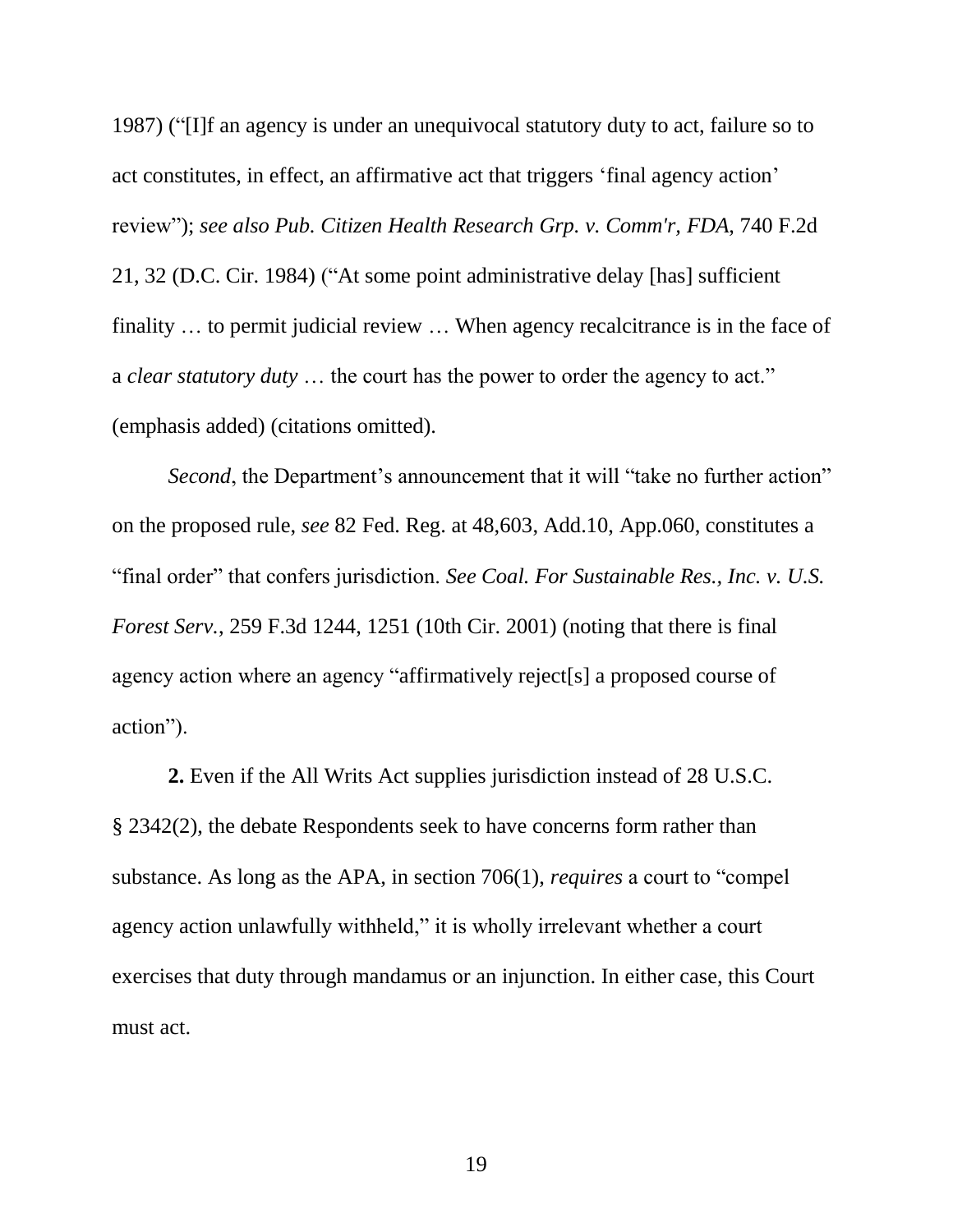<span id="page-26-1"></span><span id="page-26-0"></span>Of course, writs of mandamus—like injunctions and other equitable remedies—are "[a]s a general matter" "discretionary." *Tenn. Valley Auth.*, 437 U.S. at 193. But, as discussed above, while "a statute that expressly provides for equitable relief does not automatically restrict … traditional equitable discretion[,]" "Congress may impose such restrictions." *Burlington N. R.R. Co. v. Bair*, 957 F.2d 599, 602 (8th Cir. 1992) (citing *Weinberger*, 456 U.S. at 314). Respondents emphasize the discretionary nature of writs of mandamus (*see* Resps.' Br. at 16), but the cases they cite only describe the standard for issuing writs of mandamus *in the absence of other statutory standards*. Those cases provide no support for the claim that the All Writs Act *overrides* subsequent congressional restrictions on how a court can exercise its discretion.

<span id="page-26-2"></span>At bottom, the source of this Court's jurisdiction has no bearing on the central dispute between Petitioners and Respondents: whether Congress has restricted this Court's equitable discretion by mandating that it "compel agency action unlawfully withheld." 5 U.S.C. § 706(1). Under either 28 U.S.C. § 2342(2) or the All Writs Act, the result is the same and Respondents must be compelled to issue the regulations required by the 2008 Farm Bill.

## **II. This Court Should Order the Department to Reinstate the Farmer Fair Practices Rules.**

In 2017, the Department's views toward the Farmer Fair Practices Rules changed dramatically. Under the direction of Secretary Perdue, the Department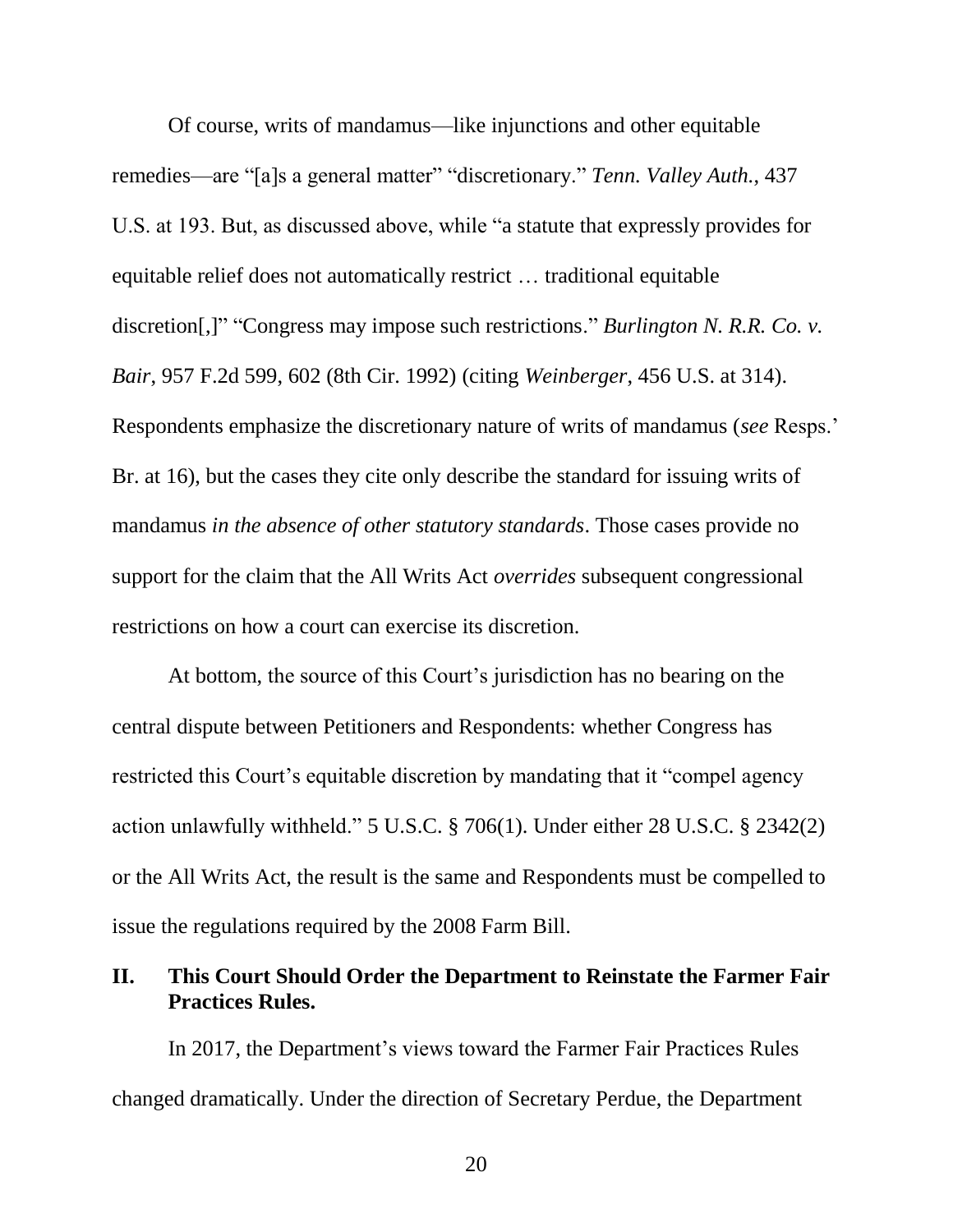<span id="page-27-1"></span>suddenly decided to withdraw the IFR, *see* 82 Fed. Reg. 48,594, Add.1-9, App.051-059, and take no further action on the proposed rules, *see* 82 Fed. Reg. at 48,603, Add.10, App.060. The Department's perfunctory reasoning for doing so falls short of the reasoned consideration required by the APA. Indeed, as noted above, Secretary Perdue's stated justification for withdrawing the Rules was that predatory business practices are "moral actions" and that the Rules would have led "to unnecessary and unproductive litigation." *See* Zimmerman, *supra* 16. Accordingly, the withdrawals should be set aside as arbitrary and capricious.

<span id="page-27-0"></span>**A.** The Farmer Fair Practice Rules aimed "to strengthen the protection afforded the nation's livestock producers and poultry growers" through enhanced private enforcement of the Packers and Stockyards Act. 81 Fed. Reg. at 92,571, App.006. In withdrawing the Rules, the Department decided to forego "broader protection and fair treatment" for producers and growers, 82 Fed. Reg. at 48,600, Add.7, App.057, crediting commenters' fears that the Rules would have "embolden[ed] producers and growers to sue for any perceived slight by a packer or integrator," *id.* at 48,594, Add.1, App.051. Respondents' protests notwithstanding, *see* Resps.' Br. at 41-43, this is a reversal. And, as the Supreme Court has made clear, a reversal of policy, like any other agency action, must be grounded in reasoned decisionmaking. *FCC v. Fox Television Stations, Inc.*, 556 U.S. 502, 514-15 (2009).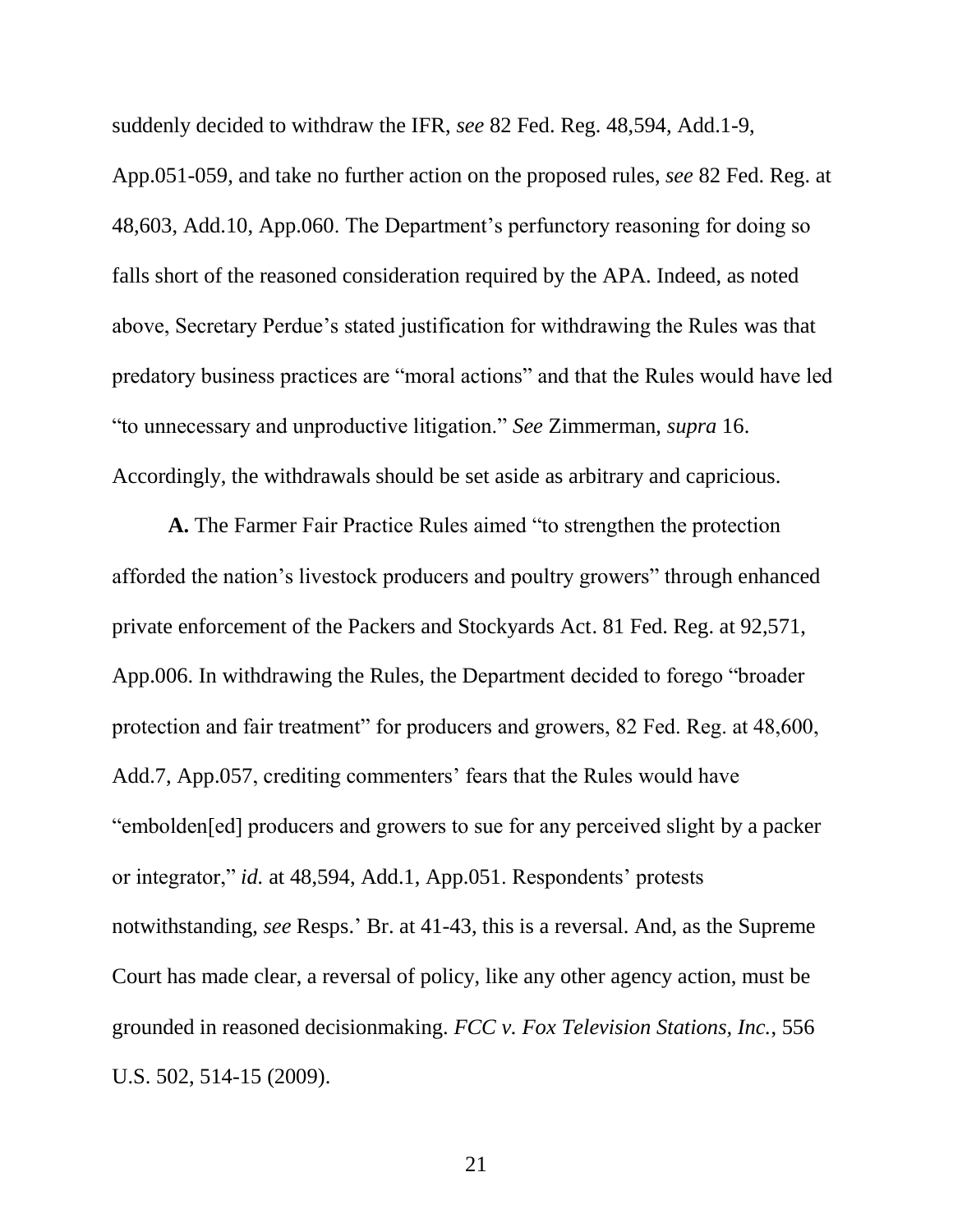<span id="page-28-2"></span><span id="page-28-0"></span>It is bedrock administrative law that "an agency must give adequate reasons for its decision." *Encino Motorcars, LLC v. Navarro*, 136 S. Ct. 2117, 2125 (2016). An agency must "examine the relevant data and articulate a satisfactory explanation for its action including a 'rational connection between the facts found and the choice made,'" and it "must cogently explain why it has exercised its discretion in a given matter." *Motor Vehicle Mfrs. Ass'n of U.S., Inc. v. State Farm Mut. Auto. Ins. Co.*, 463 U.S. 29, 43, 48 (1983) (citation omitted). Respondents agree that these requirements apply when an agency attempts to deregulate. Resps.' Br. at 33; *State Farm*, 463 U.S. at 42. Where an agency changes its policy, it must still "provide reasoned explanation for its action," "display awareness that it is changing position," and "show that there are good reasons for the new policy." *Fox*, 556 at 514-15.

<span id="page-28-3"></span><span id="page-28-1"></span>In withdrawing the Rules, the Department provided no "rational basis" to justify its decision. *See Voyageurs Nat'l Park Ass'n v. Norton*, 381 F.3d 759, 763 (8th Cir. 2004). The undeniable purpose of the Rules was to remedy the "unequal bargaining power and market failures" that have plagued family farms in an increasingly concentrated agricultural market. 81 Fed. Reg. at 92,576, App.011. Indeed, the Department repeatedly made clear that the Rules were meant to help small farmers protect themselves from unfair trade practices through private enforcement of the Packers and Stockyards Act. *See* 81 Fed. Reg. at 92,569,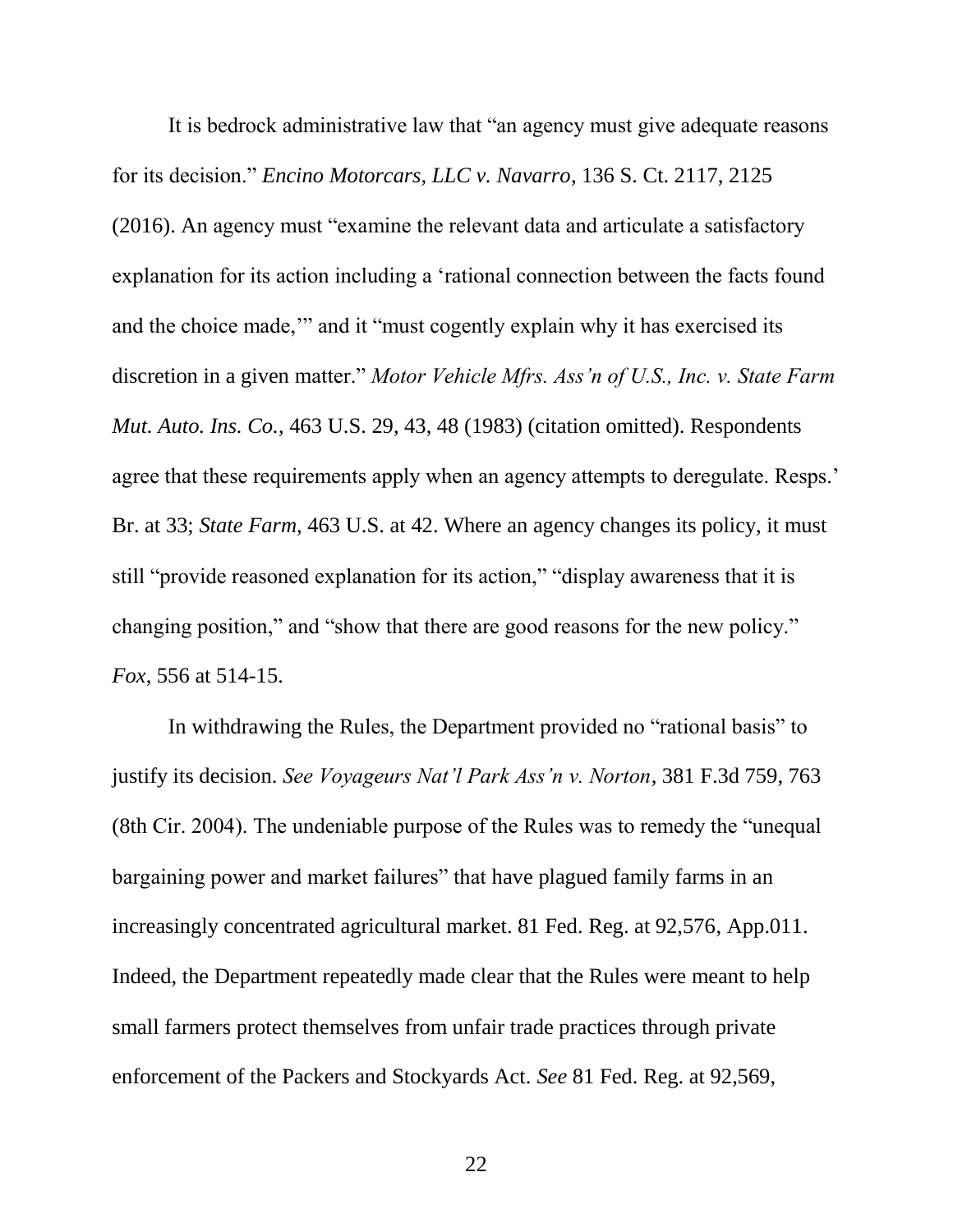App.004, 92,571, App.006, 92,576, App.011, 92,591, App.026; 81 Fed. Reg. at 92,712, App.039, 92,714, App.041, 92,717, App.044.

In withdrawing the Rules, the Department departed from its previous design. Yet it did so without acknowledging its changed policy and despite the fact that the "underlying facts and reasoning" it cited in issuing the Rules "ha[d] not changed to any material extent." 82 Fed. Reg. at 48,600, Add.7, App.057. The complete lack of factual basis for the Department's actions, makes the withdrawals arbitrary and capricious and requires this Court to set them aside. 5 U.S.C. § 706(2)(A).

<span id="page-29-4"></span>**B.** Respondents' additional reasons for withdrawing the IFR do not withstand scrutiny.

<span id="page-29-3"></span><span id="page-29-2"></span><span id="page-29-1"></span><span id="page-29-0"></span>*First*, Respondents insist that the Department's concern about creating a "legal patchwork" justifies its withdrawal. Resps.' Br. at 33-34. Not so. To begin, the Department is simply incorrect that the IFR would have *created* a "legal patchwork." Resps.' Br. at 34. That patchwork already existed. *Compare London v. Fieldale Farms Corp.*, 410 F.3d 1295, 1303 (11th Cir. 2005) (interpreting the Packers and Stockyards Act as requiring plaintiffs to demonstrate competitive injury), and *Wheeler v. Pilgrim's Pride Corp*., 591 F.3d 355, 362 (5th Cir. 2009) (same), *with Wilson & Co. v. Benson*, 286 F.2d 891 (7th Cir. 1961) ("[T]he language in section 202(a) of the Act does not specify that a 'competitive injury' … be prove[n] in order to show a violation of the statutory language."); *Farrow v.*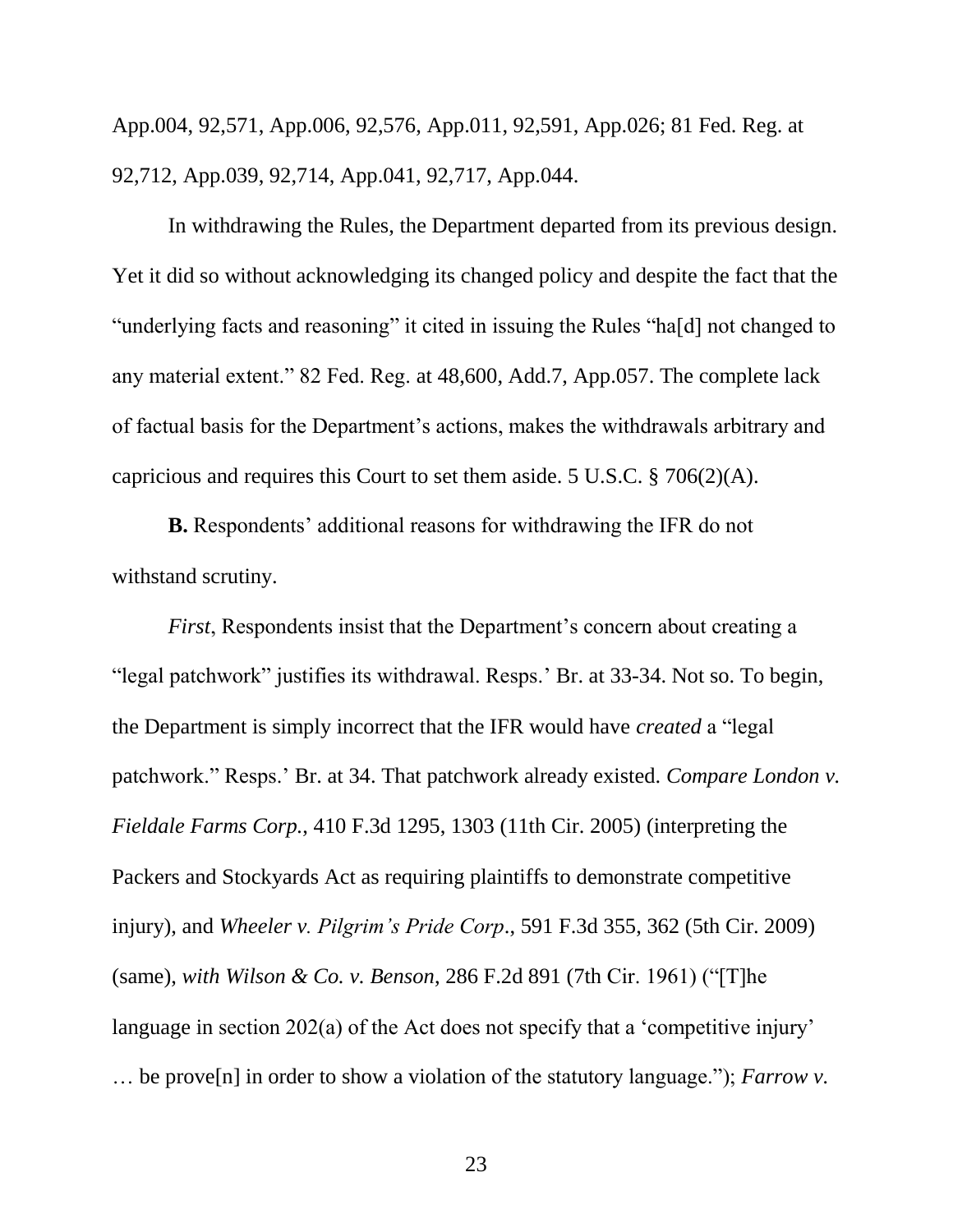<span id="page-30-0"></span>*USDA*, 760 F.2d 211, 215 (8th Cir. 1985) (same); *De Jong Packing Co. v. USDA*, 618 F.2d 1329, 1337 (9th Cir. 1990) (same). In fact, that patchwork was part of the reason the Department originally sought to promulgate the IFR. *See* 81 Fed. Reg. at 92,568  $\&$  n.15, App.003. As noted by the Department, the IFR "provide[d] sufficient clarity to obtain deference from the courts." 81 Fed. Reg. at 92,571, App.006.

<span id="page-30-1"></span>Nor is it clear that courts, even in the Fifth and Eleventh circuits, would continue to decline to defer to the Department's longstanding interpretation of the Packers and Stockyards Act once it was codified in regulation. As discussed in Petitioners' opening brief, neither Court of Appeals clearly held that the text of the Act foreclosed the Department's interpretation. *See* Pets.' Br. at 53-55. Accordingly, *National Cable & Telecommunications Association v. Brand X Internet Services*, 545 U.S. 967 (2005), posed no legal hurdle and thus cannot justify the withdrawal of the IFR. Moreover, in proposing the Rules in 2010, the Department knew about (and discussed) the Fifth and Eleventh circuit cases, *see* 75 Fed. Reg. at 35,341 n.31, and it knew about (and discussed) them in 2016 when adopting the IFR, 81 Fed. Reg. at 92,568 n.13, App.003. <sup>6</sup> Despite there being no

<span id="page-30-2"></span> $\overline{a}$ 

<sup>&</sup>lt;sup>6</sup> Respondents claim that the Department did not previously distinguish between circuits. Resps.' Br. at 35. Not so. The 2010 proposal specifically addressed the analysis of the "three courts of appeals" that had "disagreed with the USDA's interpretation of the … Act." 75 Fed. Reg. at 35,341. In addition, in the 2016 IFR,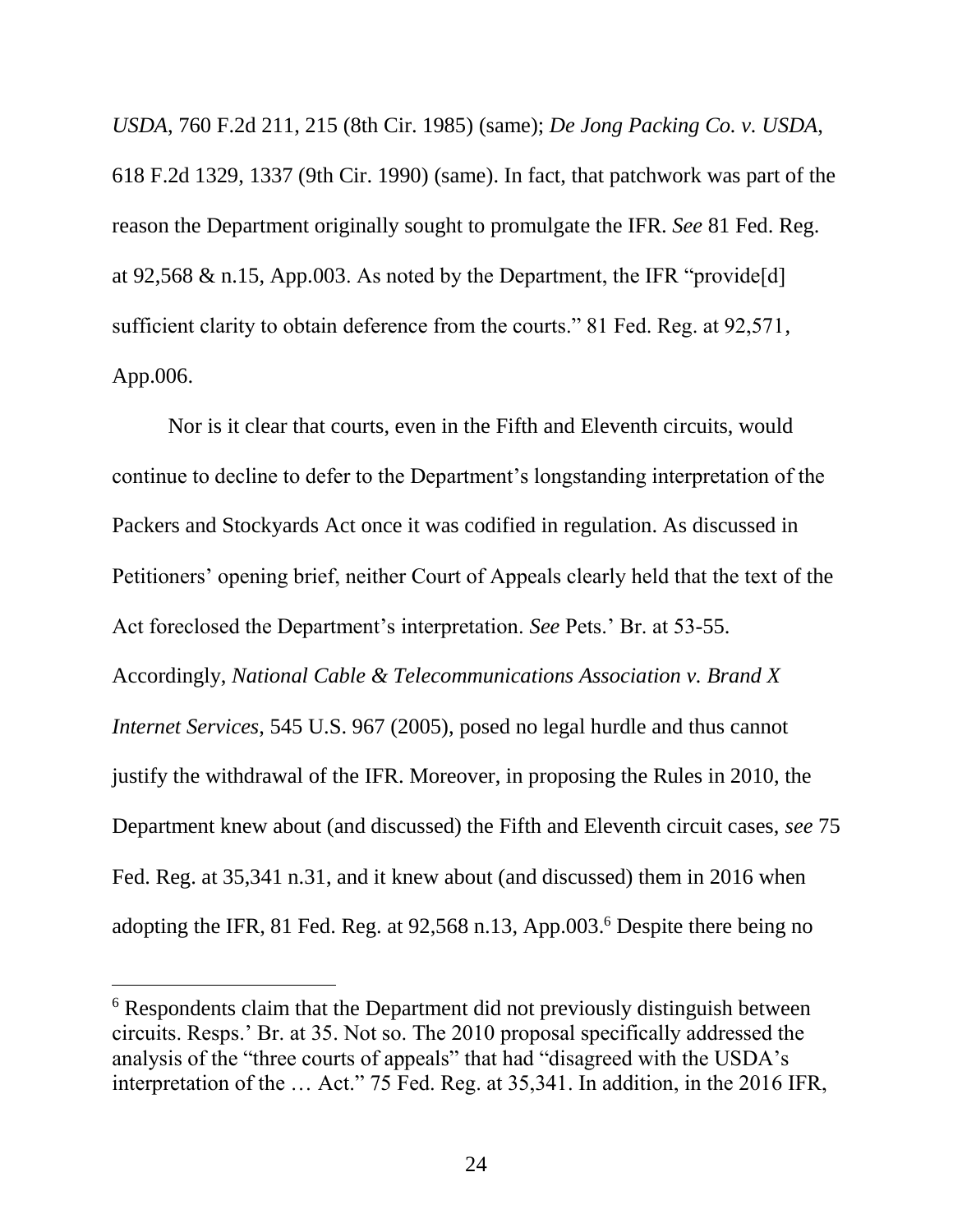<span id="page-31-3"></span><span id="page-31-2"></span>change in the legal landscape since 2010, the Department has changed its mind, asserting that these courts might reject the IFR under *Brand X*. But the Department provides no reasoned basis for changing its view. Without more, and in light of the Department's unexplained new view, the Fifth and Eleventh circuit decisions do not justify withdrawing the IFR. *See State Farm*, 463 U.S. at 52 (observing that when engaging in "policymaking in a complex society," it is not enough "for an agency to merely recite the terms 'substantial uncertainty' as a justification for its actions").

<span id="page-31-0"></span>*Second*, Respondents point to the Department's argument that the record on which the IFR was based was stale. Resps.' Br. at 37-38. This argument is also unavailing. As an initial matter, the D.C. Circuit has held that the staleness of a record can only be a reason "for the agency to *hesitate* before promulgating a proposed rule, but *not* for abandoning it altogether." *Int'l Union, United Mining Workers of Am. v. Dep't of Labor*, 358 F.3d 40, 44 (D.C. Cir. 2004) (emphasis added). Additionally, the Department's "determination that it could not defend the 'freshness' of the record against allegations of staleness" (*see* Resps.' Brief at 37) is unfounded, given the Supreme Court's clear instruction that courts be "extremely reluctant" to vacate agency action in that circumstance. *Miss. Indus. v.* 

the Department specifically discussed the Fifth Circuit case, noting that the vigorous dissent provided grounds for thinking the court might afford deference to the agency's interpretation if it were codified. 81 Fed. Reg. at 92,570, App.005.

<span id="page-31-1"></span> $\overline{a}$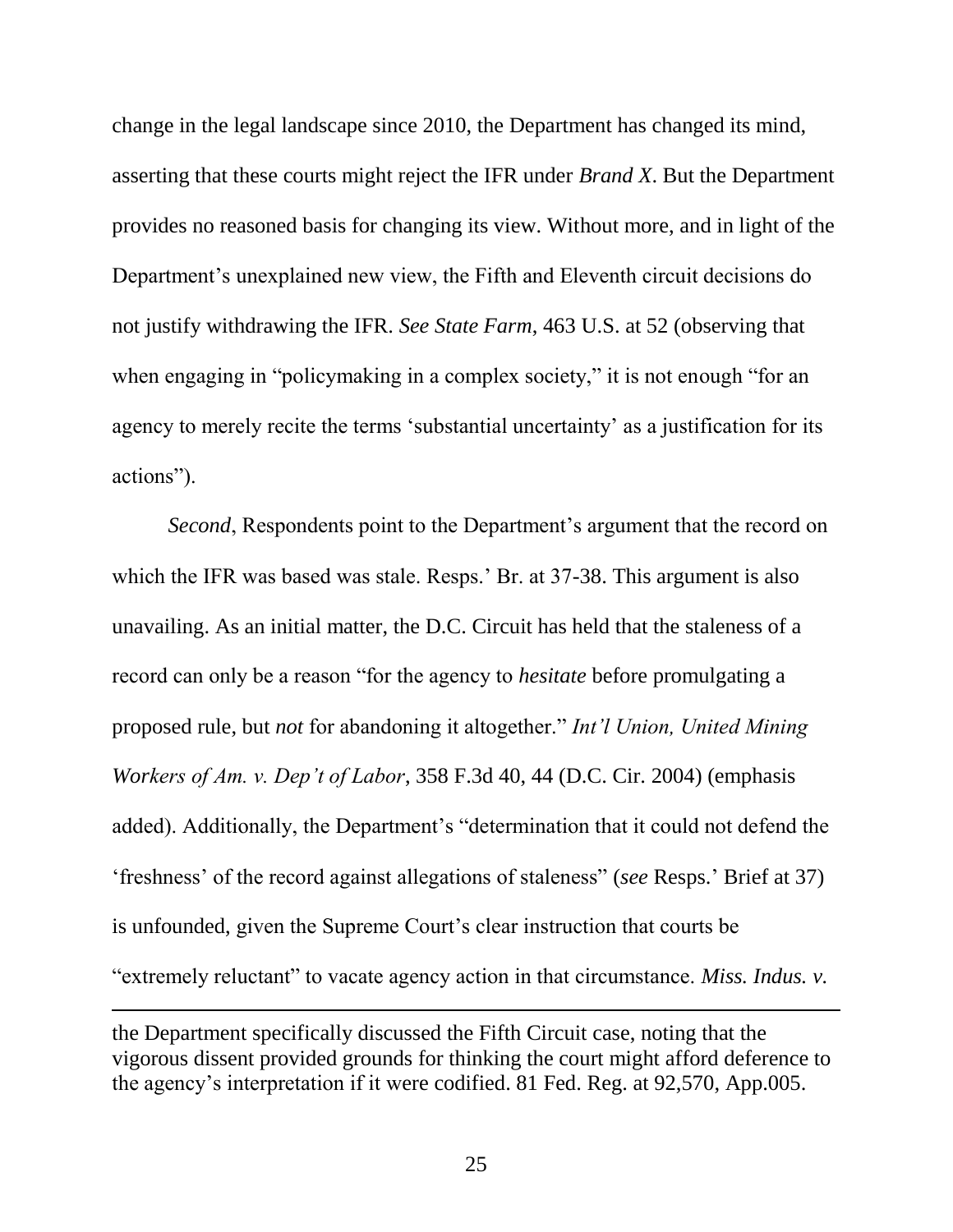*FERC*, 808 F.2d 1525, 1567 (D.C. Cir. 1987) (citing *ICC v. Jersey City*, 322 U.S. 503, 514 (1944)). Finally, the staleness argument ignores that the Department in fact reopened the comment period in order to provide the public with additional opportunity to "freshen" the record. *See* 81 Fed. Reg. at 92,703, App.030; 81 Fed. Reg. at 92,566, App.001. Accordingly, record staleness cannot justify the withdrawal of the IFR.

In sum, the Department's withdrawal of the IFR was not the product of reasoned decisionmaking, and this Court should vacate it as arbitrary and capricious.

<span id="page-32-1"></span><span id="page-32-0"></span>**C.** In defending their withdrawal of the NPRM, Respondents point out that review of an agency's decision to withdraw a proposed rule is more deferential than review of an agency's decision to issue a rule. Resps.' Br. at 38-39. True though that may be, it is of little consequence here. Like any other agency action, an agency's decision to withdraw a proposed rule must result from reasoned decisionmaking. *See, e.g.*, *Williams Nat. Gas v. FERC*, 872 F.2d 438, 443 (D.C. Cir. 1989); *Envtl. Integrity Project v. McCarthy*, 139 F. Supp. 3d 25, 39 (D.D.C. 2015). The Department's asserted reasons for abandoning the rulemaking fail that standard. Its concerns about the supposed "vague terms and phrases" and "ambiguity regarding the conduct or action that would be permitted or prohibited," Resps.' Br. at 40, would justify at most amending the proposal, not abandoning it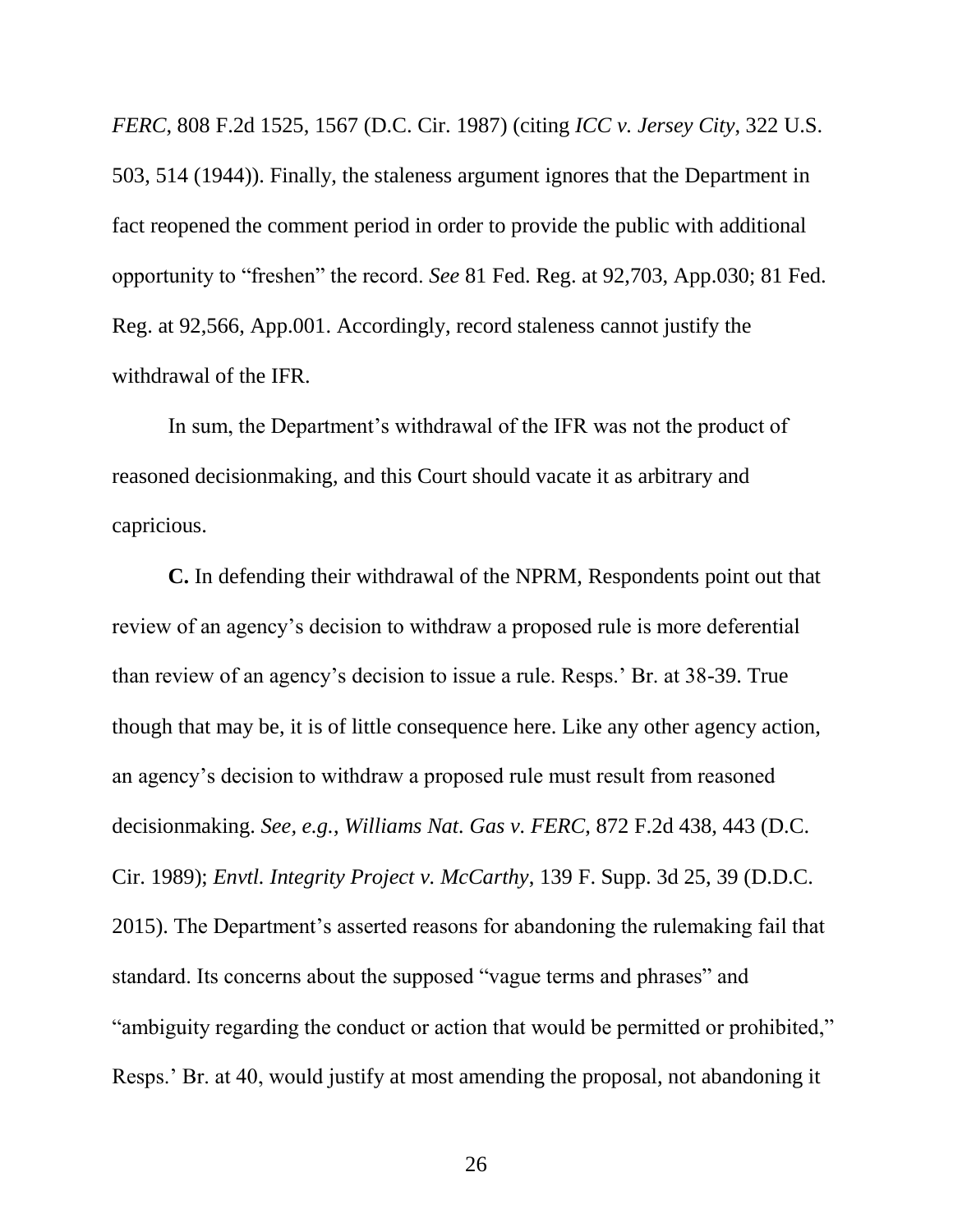altogether. And the Department's insistence that it can advance its interpretation of the Act through "case-by-case" enforcement actions, *id.* at 40, is belied its reasoning in issuing the Rules in the first place.

Finally, the termination of the rulemaking on what constitutes "undue or unreasonable preference or advantage" flies in the face of the Department's statutory duty under the 2008 Farm Bill. *See* Resps.' Br. at 22. Even the case cited by Respondents regarding the standard of review acknowledges a statutory duty would render a terminated rulemaking arbitrary and capricious. *See Prof'l Drivers Council v. Bureau of Motor Carrier Safety*, 706 F.2d 1216, 1221 (D.C. Cir. 1983) (noting that the termination of rulemaking did not involve "a situation where the agency has shirked its statutory duty by refusing to regulate").

For these reasons, the withdrawal of the Rules was arbitrary and capricious and must be set aside.

#### <span id="page-33-1"></span>**CONCLUSION**

<span id="page-33-0"></span>Petitioners respectfully request that the Court vacate the withdrawal of the Rules and order the Department to issue the regulations mandated by the 2008 Farm Bill.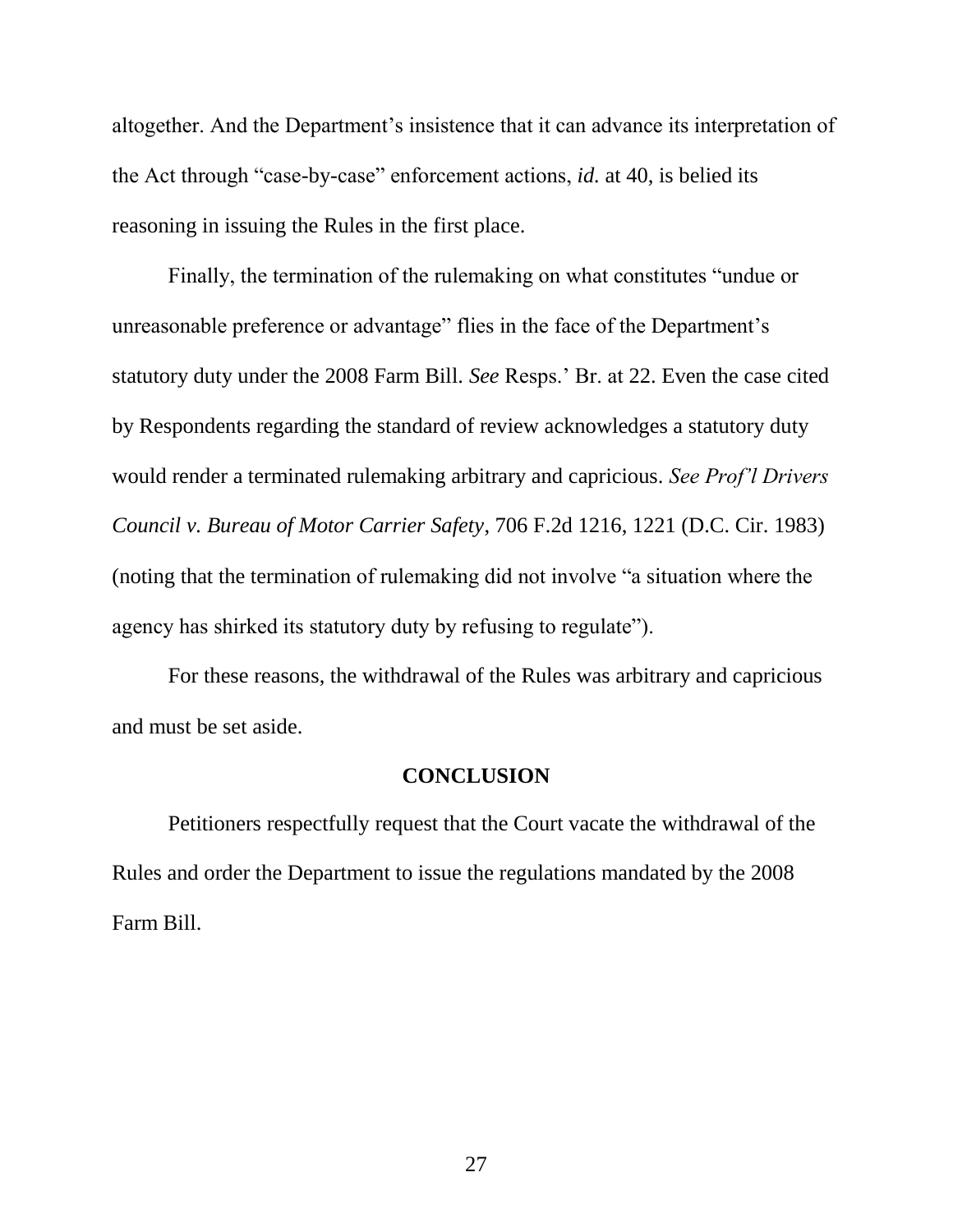Dated: July 30, 2018 Respectfully submitted,

/s/ *Karianne M. Jones*

Javier M. Guzman Karianne M. Jones Adam Grogg Democracy Forward Foundation 1333 H St. NW Washington, DC 20005 kjones@democracyforward.org jguzman@democracyforward.org agrogg@democracyforward.org (202) 448-9090

*Counsel for Petitioners*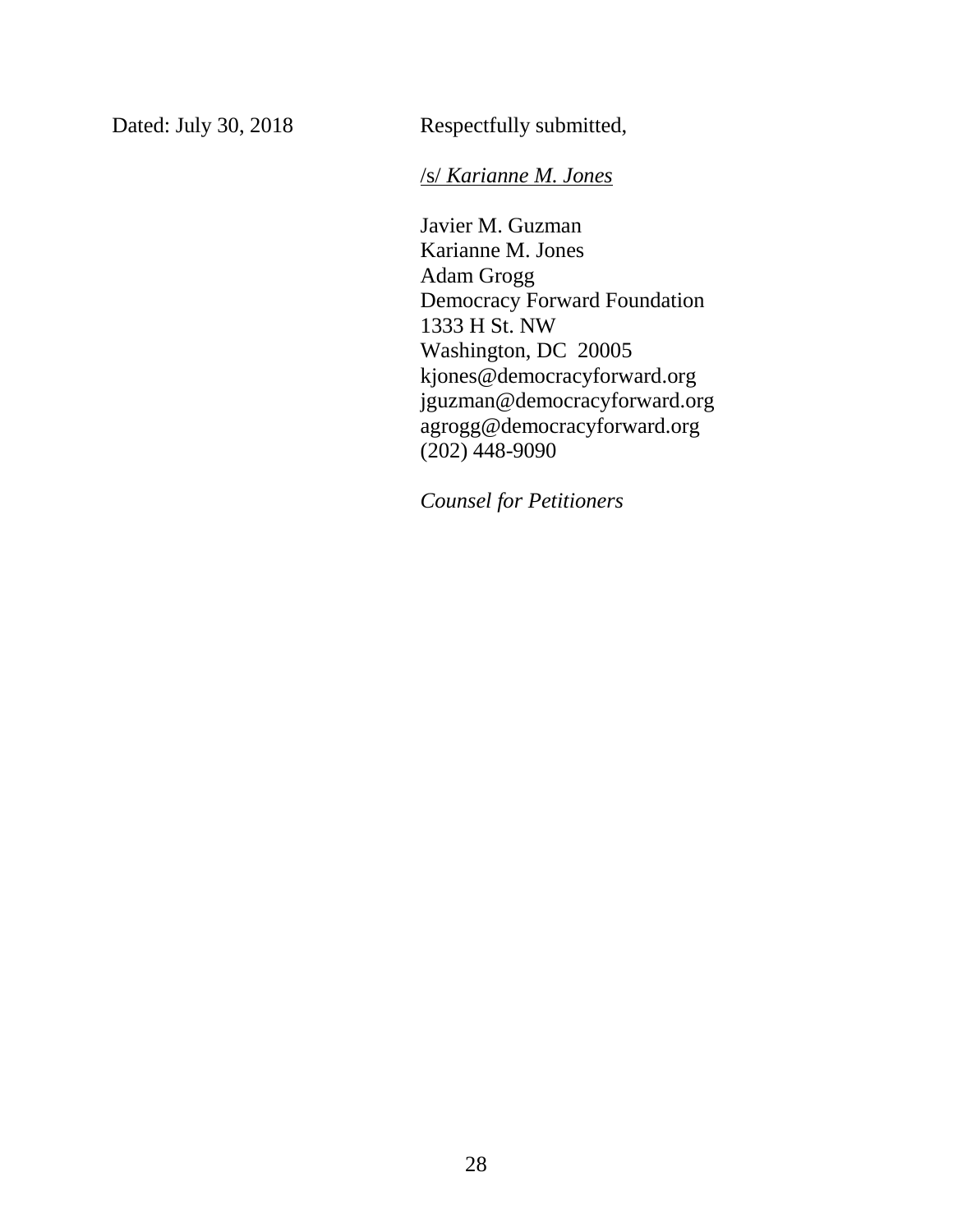#### **CERTIFICATE OF COMPLIANCE**

Pursuant to Federal Rule of Appellate Procedure 32(a)(7)(C), the undersigned certifies that this brief:

(i) complies with the type-volume limitation of Rule  $32(a)(7)(B)$ because it contains 6,444 words, including footnotes and excluding the parts of the brief exempted by Rule  $32(a)(7)(B)(iii)$ ; and

(ii) complies with the typeface requirements of Rule  $32(a)(5)$  and the type style requirements of Rule  $32(a)(6)$  because it has been prepared using Microsoft Office Word 2016 and is set in Times New Roman font in a size equivalent to 14 points or larger.

Dated: July 30, 2018 /s/ *Karianne M. Jones* Karianne M. Jones